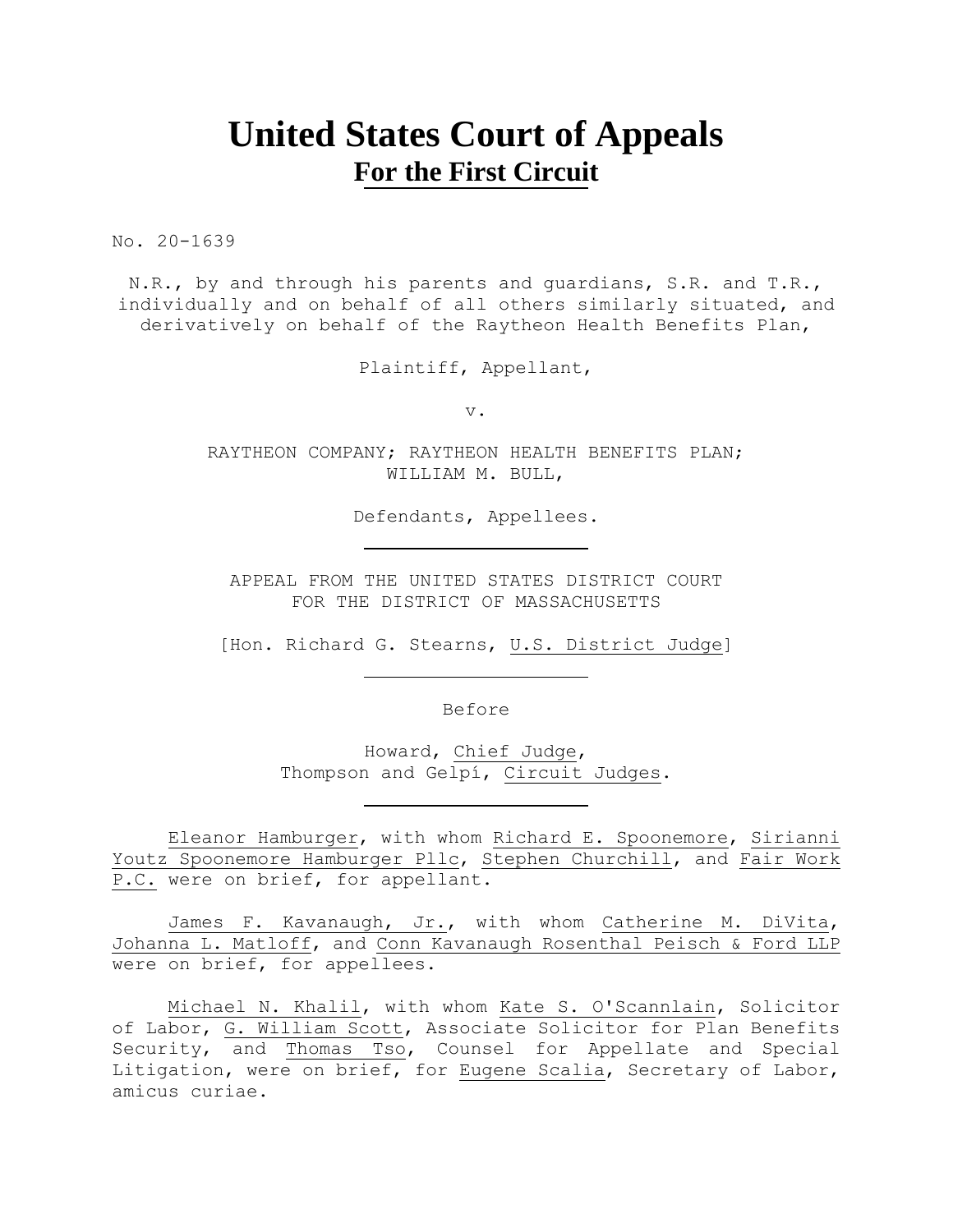Martha Jane Perkins, Daniel Unumb, Abigail Coursolle, and Elizabeth Edwards were on brief for National Health Law Program, Autism Legal Resource Center, LLC, Bazelon Center for Mental Health Law, Center for Health Law & Policy Innovation of Harvard Law School, Center for Public Representation, Disability Rights Education and Defense Fund (DREDF), Health Law Advocates, Inc., National Autism Law Center, and The Kennedy Forum, amici curiae.

January 31, 2022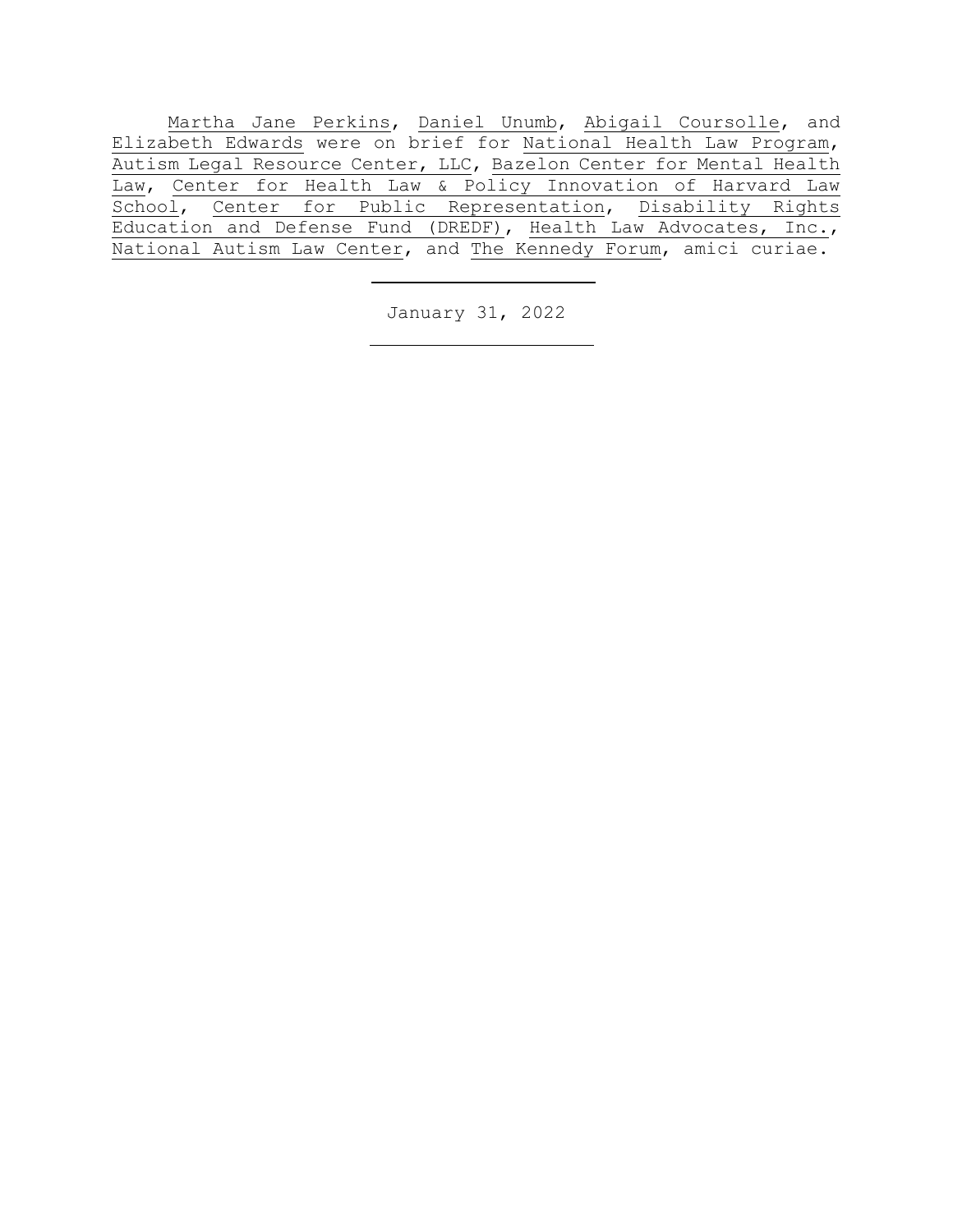**THOMPSON**, **Circuit Judge**. Plaintiffs S.R. and T.R. are the parents of N.R., who was four years old at the start of our story. The family had health insurance through T.R.'s employment at defendant Raytheon Company. Raytheon enlisted defendant United Healthcare to administer this health insurance plan (simply called the "Plan" from here on out) and assigned defendant William Bull to be the Plan's administrator. Everyone seemed happy with this arrangement until United Healthcare refused to pay for N.R.'s speech therapy. After S.R. and T.R. could not get United Healthcare to change its mind, the family sued for various violations of the Employee Retirement Income Security Act of 1974 ("ERISA"), 29 U.S.C. § 1001, et seq. The district court dismissed the case in full, buying into the defendants' representations of how the Plan works too much for this stage in the litigation. Ever mindful that all well-pleaded factual allegations in the complaint are accepted as true when reviewing a motion to dismiss, we affirm as to Count 1, and reverse and remand as to the remaining counts. See Ezra Charitable Tr. v. Tyco Int'l, Ltd., 466 F.3d 1, 6 (1st Cir. 2006) (in addition to accepting well-pleaded factual allegations in the complaint, we also construe reasonable inferences in favor of the plaintiffs).

 $- 3 -$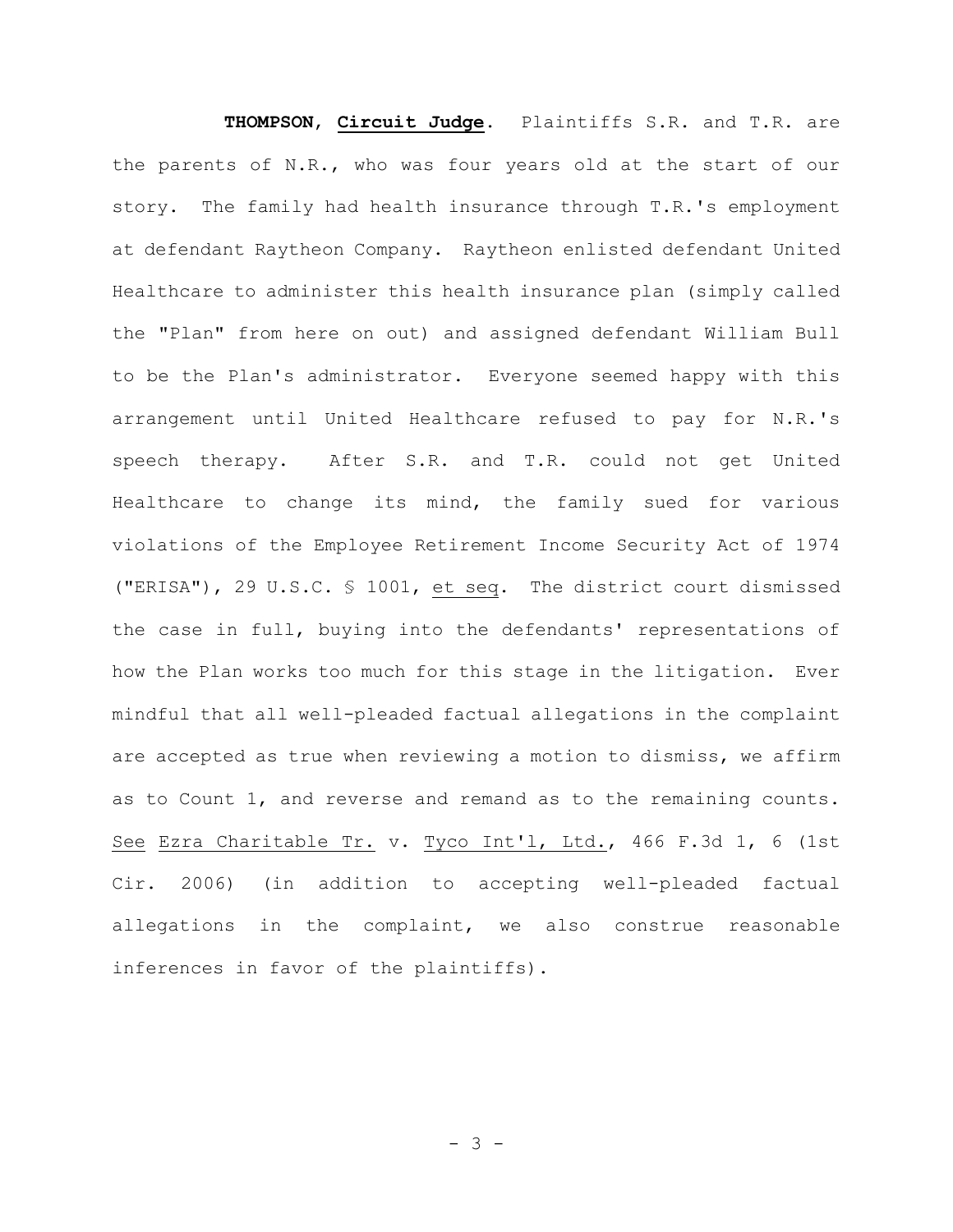### *Relevant Details of the Plan*

The Plan includes a list entitled "Exclusions," and explains that "[t]he [United Healthcare] plans do not cover any expenses incurred for services, supplies, medical care, or treatment relating to, arising out of or given in connection with [those excluded services.]" Among those excluded expenses are "[h]abilitative services for maintenance/preventive treatment" and "speech therapy for non-restorative purposes."

The "Exclusions" list also includes a nested sub-list of "mental health (including Autism Spectrum Disorder (ASD) services)/substance-related and addictive disorders services [that] are not covered[.]"That "mental health" list includes the following relevant text:

> Habilitative services, which are health care services that help a person keep, learn or improve skills and functioning for daily living, such as non-restorative ABA speech therapy[.]

. . .

Intensive behavioral therapies other than Applied Behavior Analysis (ABA) therapy for Autism Spectrum Disorders (ASD)[.]

*N.R.'s Treatment and Denial of Coverage*

In 2017, a doctor diagnosed N.R. with Autism Spectrum Disorder ("ASD") and prescribed that N.R. "receive speech therapy services." And so, N.R. began treatment with a licensed speech

**I.**

 $- 4 -$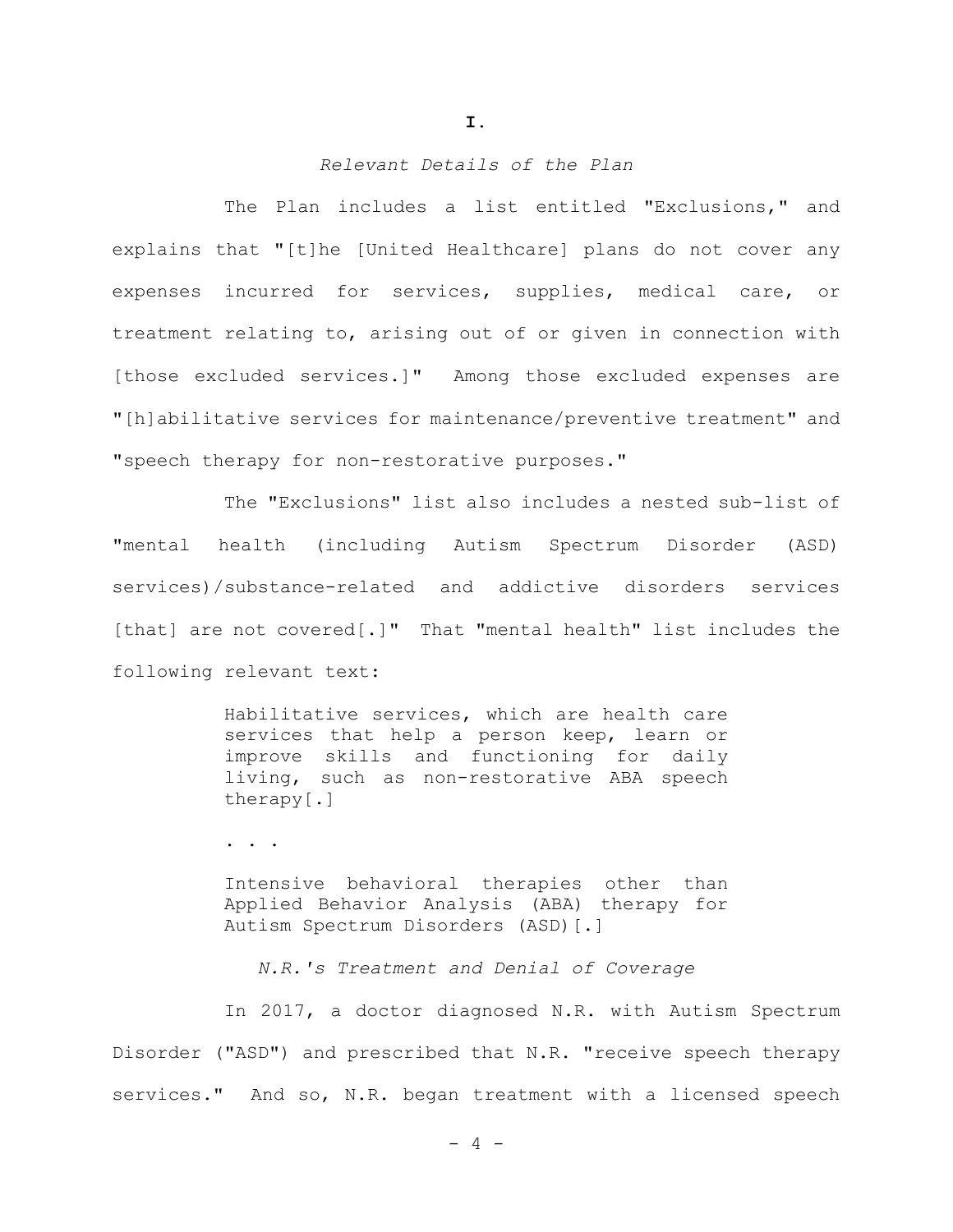pathologist, Ann Kulichik, to treat his ASD, "[m]ixed receptiveexpressive language disorder, [and] phonological disorder." Each of those diagnoses was recorded and reported to United Healthcare using its classification number from the International Statistical Classification of Diseases and Related Health Problems, 10th Revision (apparently known as the "ICD-10"). ASD, mixed receptiveexpressive language disorder, and phonological disorder are each classified within the "Mental, Behavioral, and Neurodevelopmental" section of the ICD-10. The ICD-10 also contains a section for "Symptoms, Signs and Abnormal Clinical and Laboratory Findings, Not Elsewhere Classified." Kulichik noted (in documentation eventually submitted to United Healthcare) that N.R. had several symptoms that fell within this category, namely: "dysarthria, [] anarthria and dysphagia, oral phase." Those symptoms are not diagnoses of "either 'mental health' or 'medical/surgical' conditions."

Kulichik submitted N.R.'s claims for speech therapy to United Healthcare using a general code that "is used to describe the delivery of treatment for speech, language, voice, communication and/or auditory processing disorders." That treatment code (described as "very comprehensive" by the American Speech-Language-Hearing Association), is used when speech therapy is provided to treat a developmental health condition, like ASD, or a medical condition, like a stroke. Kulichik also submitted at

 $- 5 -$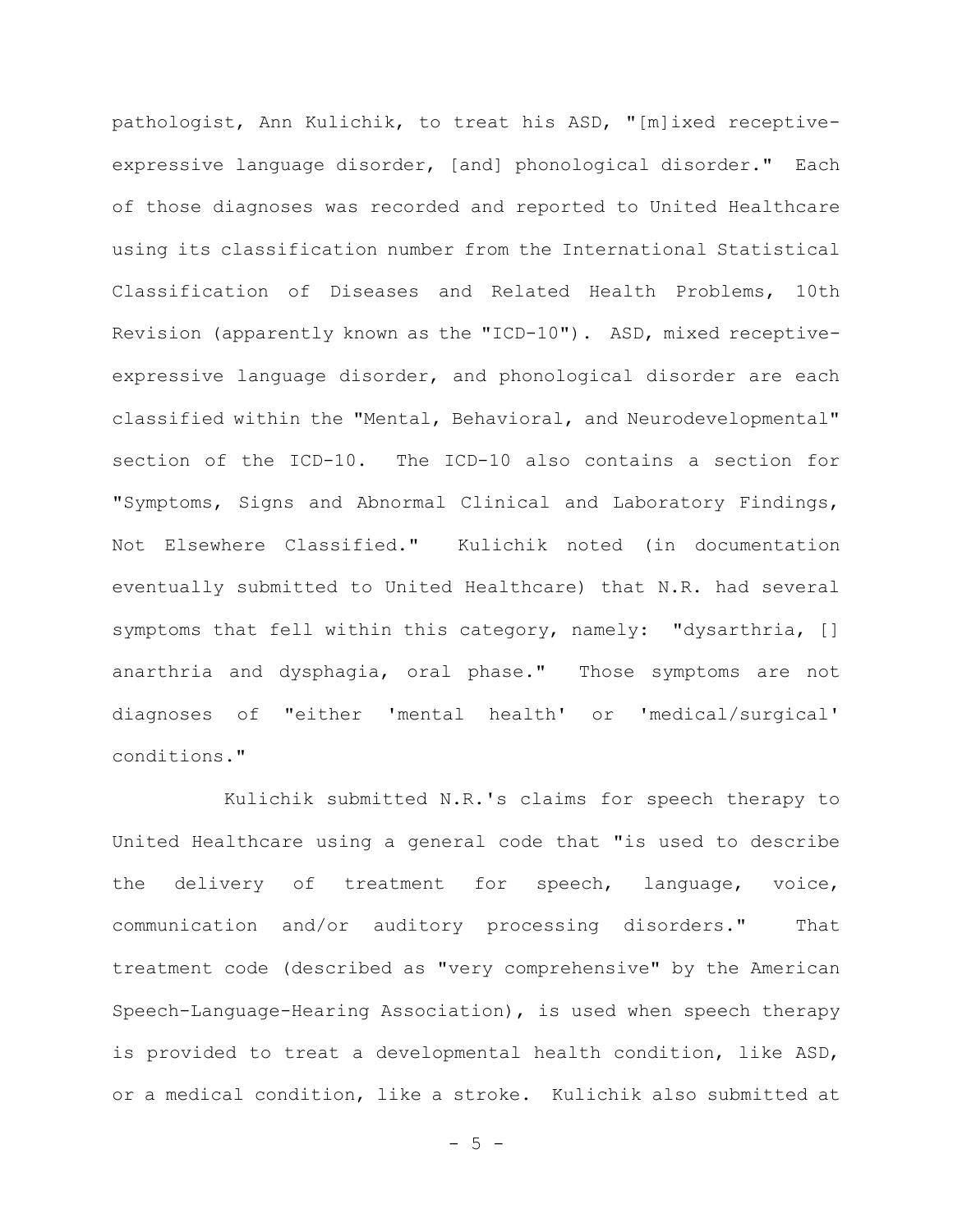least one claim for N.R.'s speech therapy using a code "for treatment of swallowing dysfunction and/or oral function for feeding." Like the more general code, this swallowing and feeding code can be used when the speech therapy is to treat a developmental health condition or a medical condition.

United Healthcare denied each of these claims, simply explaining that "this service is not covered for the diagnosis listed on the claim" and referring N.R.'s parents to the "[P]lan documents" for further explanation.

N.R.'s parents appealed these denials through United Healthcare's internal process. The appeal included several letters of medical necessity, including letters from Kulichik and N.R.'s board-certified behavior analyst. N.R.'s parents also argued that the Plan's exclusion of treatment for N.R.'s ASD violated the Mental Health Parity and Addition Equity Act (simply the "Parity Act" after this), an amendment to ERISA aimed at mitigating disparities between mental health and physical health insurance coverage (and the subject of much discussion later).

United Healthcare denied this appeal and offered the following statement from Dr. Samuel Wilmit, a Medical Director at United Healthcare who specialized in pediatrics:

> You are asking for speech therapy. This is for your child. Your child is autistic. Your child does not speak clearly. Your benefit document covers speech therapy if your child lost speech. It is to restore speech that was

> > $- 6 -$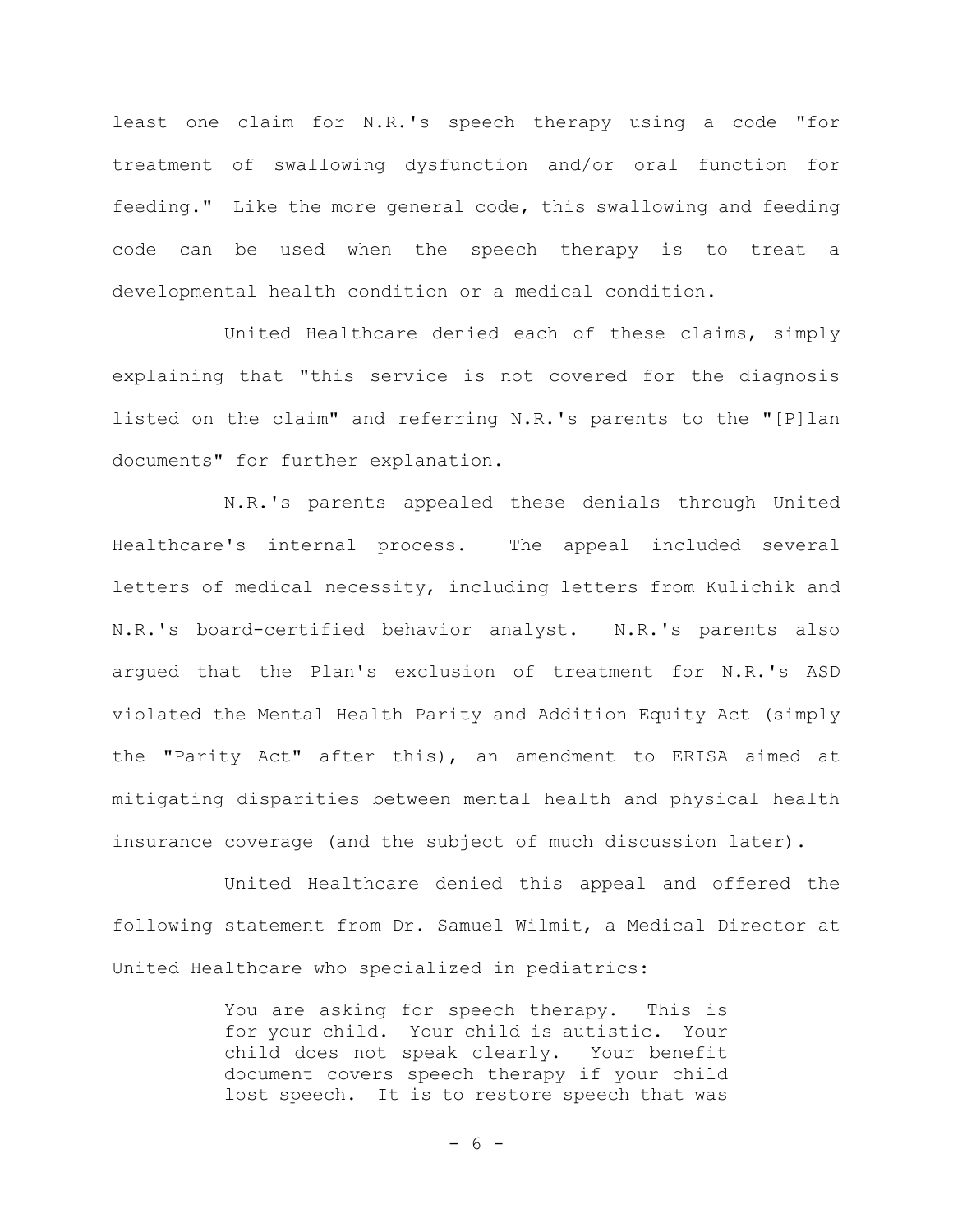lost. Your child has not had speech that was lost. Therefore, speech therapy is not covered. The appeal is denied.

The denial did not address the argument that these denials violated the Parity Act.

N.R.'s parents filed a second-level appeal, again with documentation about the medical necessity of this treatment and with a more thorough explanation of their Parity Act argument. United Healthcare was unmoved. The denial letter included this statement from Dr. Meenakshi LaCorte, a Medical Director at United Healthcare who specialized in pediatric neonatology:

> I have reviewed the information that was submitted for this appeal. I have also reviewed your benefits. You have requested speech therapy for your child. This therapy is a benefit under your health plan only if your child had speech that was lost. Based on your health plan guidelines, your request is denied.

Again, the denial letter did not mention the Parity Act argument.

After the conclusion of the appeal process, N.R.'s parents requested all documents and internal communications and notes upon which United Healthcare relied when it denied coverage of N.R.'s treatment. The provided documents revealed that United Healthcare did not conduct a "Medical Necessity Review" and never attempted to communicate with any of N.R.'s medical providers, including Kulichik.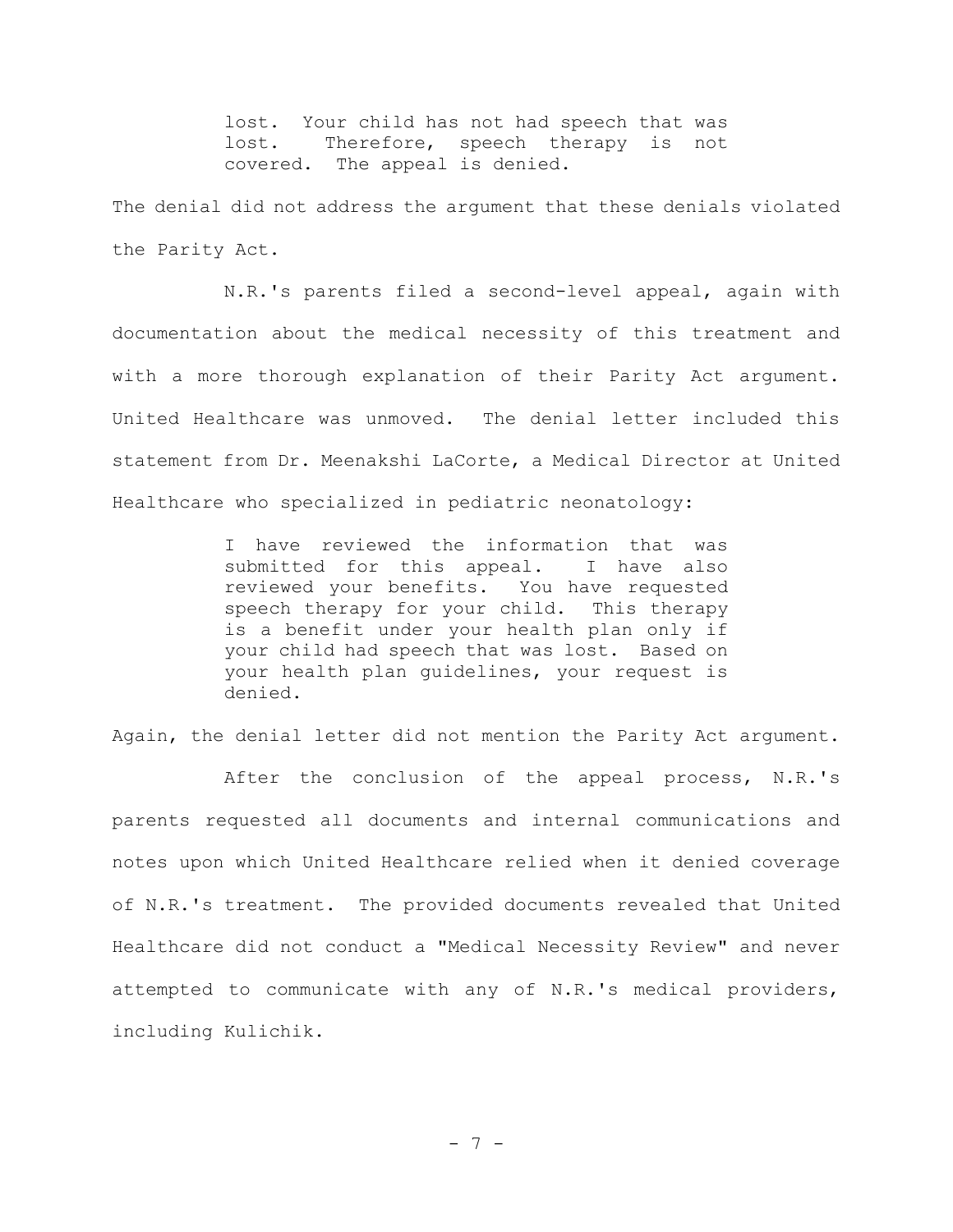Also within those documents were the notes from Dr. Wilmit's review of the first appeal. Dr. Wilmit concluded that N.R.'s "speech or nonverbal communication function" was not "previously intact" and, therefore, the Plan does not cover speech therapy. Dr. Wilmit's notes and United Healthcare's records, generally, did not reflect the source for the conclusion that N.R. had no "previously intact" speech or other communication. In the complaint, the plaintiffs allege that the most reasonable conclusion is that Dr. Wilmit assumed that N.R. had no previously intact speech (and therefore treatment was not covered) because of his ASD diagnosis and not based on any actual documentation of N.R.'s condition.

The internal notes from the second-level appeal include the following summary:

> This request is for speech therapy for a [four-year-old] boy. This child has autism and a speech disorder. There is no documentation that speech therapy is needed for restoration of speech. The speech therapy is not a covered benefit and the request is denied.

Nothing in the internal documents discussed N.R.'s parents' Parity Act argument.

After the last denial of their appeal, N.R.'s parents contacted Raytheon and United Healthcare and requested the list of "non-mental health conditions to which the Plan applies the 'nonrestorative' speech therapy exclusion," "the medical necessity

- 8 -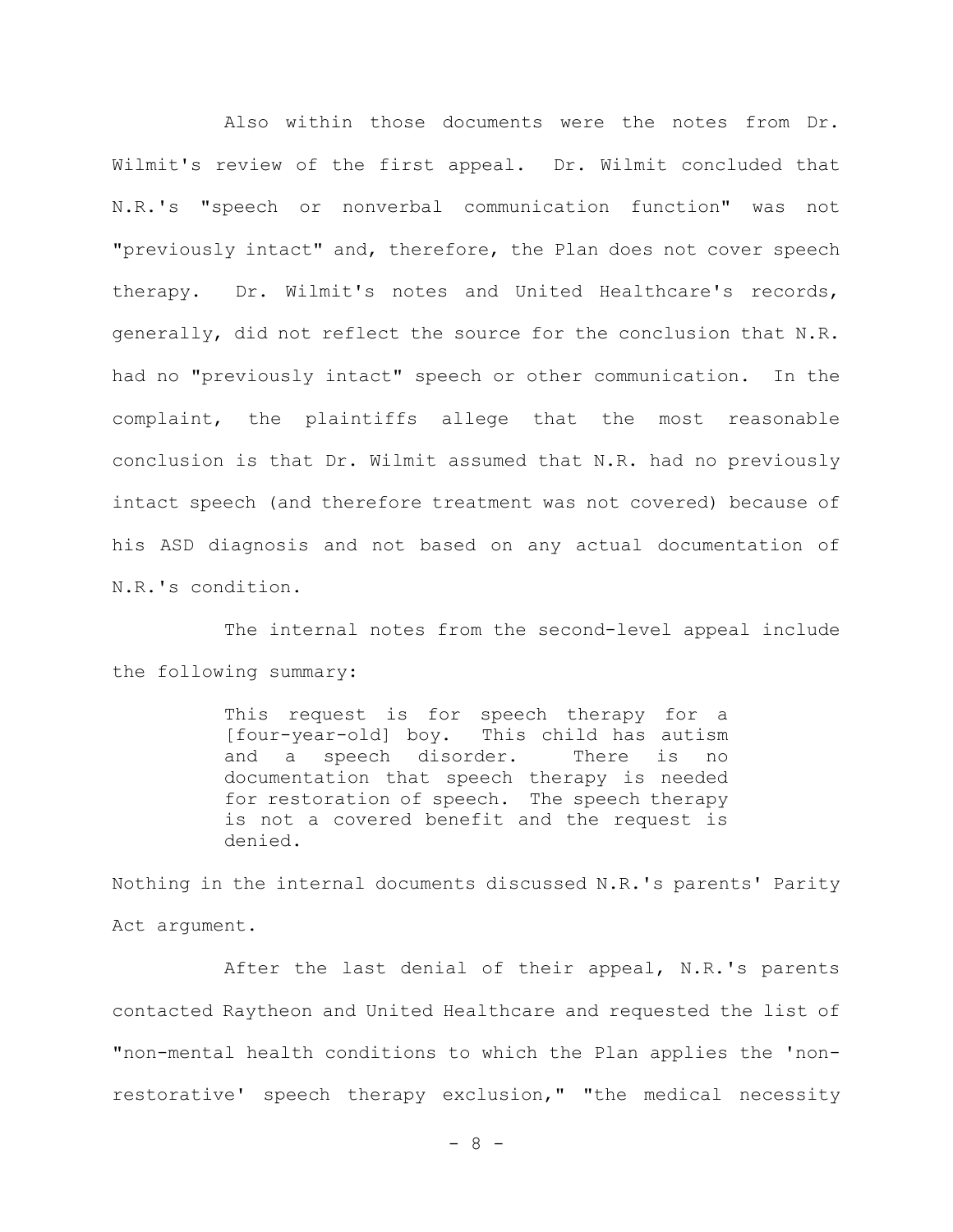criteria" for applying the non-restorative speech therapy exclusion to medical or mental health benefits, and the "processes, strategies, evidentiary standards, and other factors" used to apply the exclusion. N.R.'s parents received no response.

#### *Resultant Litigation*

ERISA authorizes a plan participant or beneficiary to bring a civil action "to recover benefits due to him under the terms of his plan," "to enjoin any act or practice which violates [ERISA]," for "relief" for failure to provide information requested by the beneficiary, and "to obtain other appropriate equitable relief." 29 U.S.C.  $\frac{132}{a}(1)-(3)$ . Relying on each of these provisions, N.R. and his parents sued Raytheon, United Healthcare, and Bull, in his role as the Plan administrator, seeking damages and declaratory and injunctive relief. At the core of N.R.'s case was his argument that the Plan's exclusion of non-restorative speech therapy for ASD violates the requirements of the Parity Act.

The defendants collectively moved to dismiss. Of note to our analysis, in their supporting memorandum, the defendants told the district court that the Plan complied with the Parity Act's requirements because the non-restorative exclusion applies to all types of conditions, no matter whether the beneficiary is prescribed treatment for a medical or a mental health/substance

- 9 -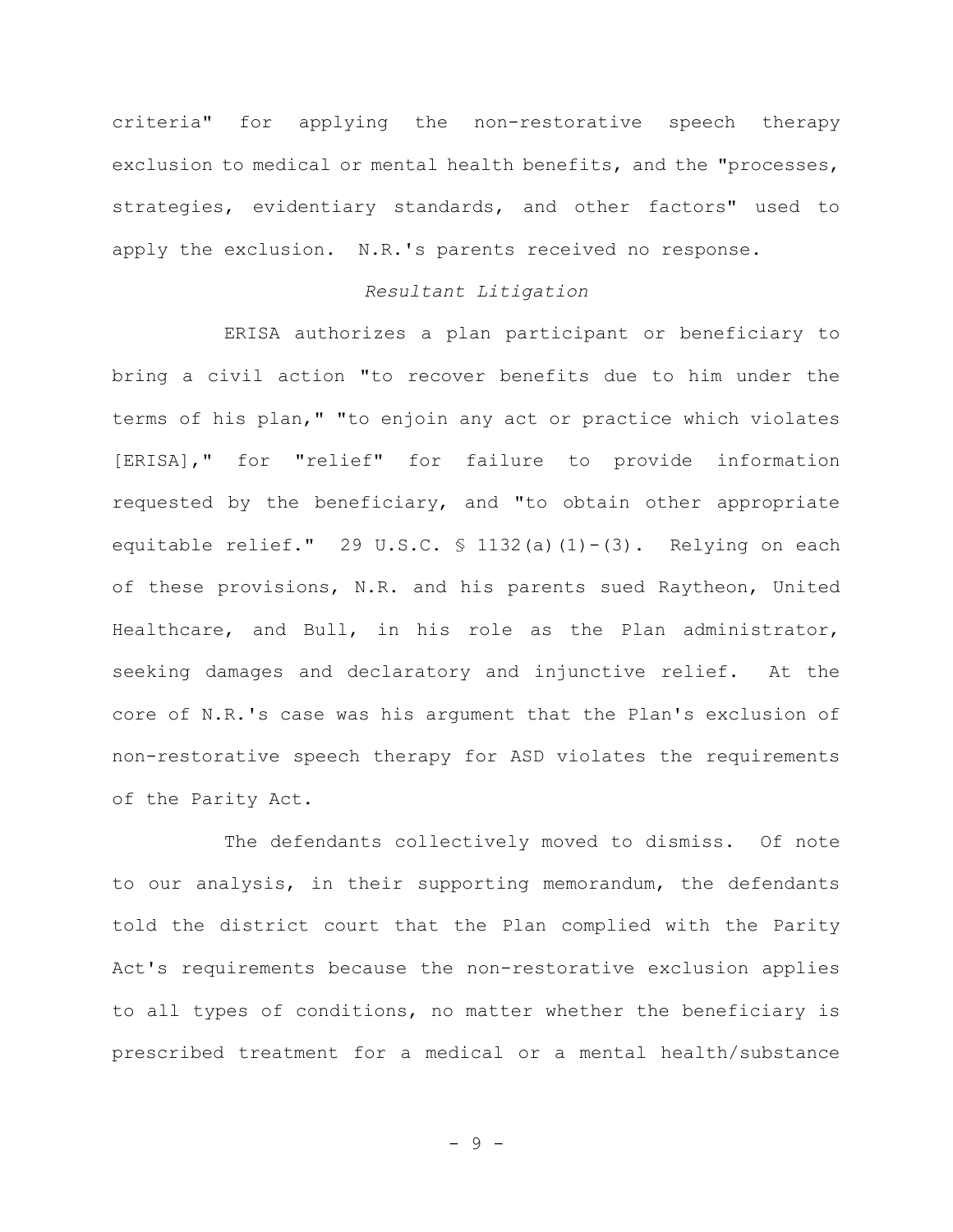use diagnosis.<sup>1</sup> The district court agreed that the defendants' explanation of the Plan's application was the only possible reading and so the Plan did not violate the Parity Act. For that and additional reasons specific to some of the claims, the district court allowed the defendants' motion and dismissed the case, including dismissing some of the claims with prejudice. N.R. timely appealed and here we are.<sup>2</sup>

A person might not develop a "normal" level of speech due to a medical/surgical condition as well as a mental health condition. For example, a person might have difficulty speaking due to a lisp, stutter, deafness, or physical deformity of the mouth or vocal [cords] from birth. Under these circumstances, there would be no loss of speech that was "previously intact." If the person sought speech therapy, and the purpose of the therapy was to help the person achieve a level of speech beyond what had previously been achieved, coverage for that treatment would be barred under the Exclusion. Coverage would be barred, not because treatment was sought for a certain type of condition, but because it was "nonrestorative."

<sup>2</sup> N.R. also brought this suit on behalf of a purported class of participants or beneficiaries of the Plan who have received or are expected to require services for a mental health condition that are excluded from coverage by the Plan's habilitative services exclusion. The district court's order did not address the class allegations and there is no discussion of those allegations on appeal.

 $1$  The defendants explained the hypothetical operation of the Plan in the following way: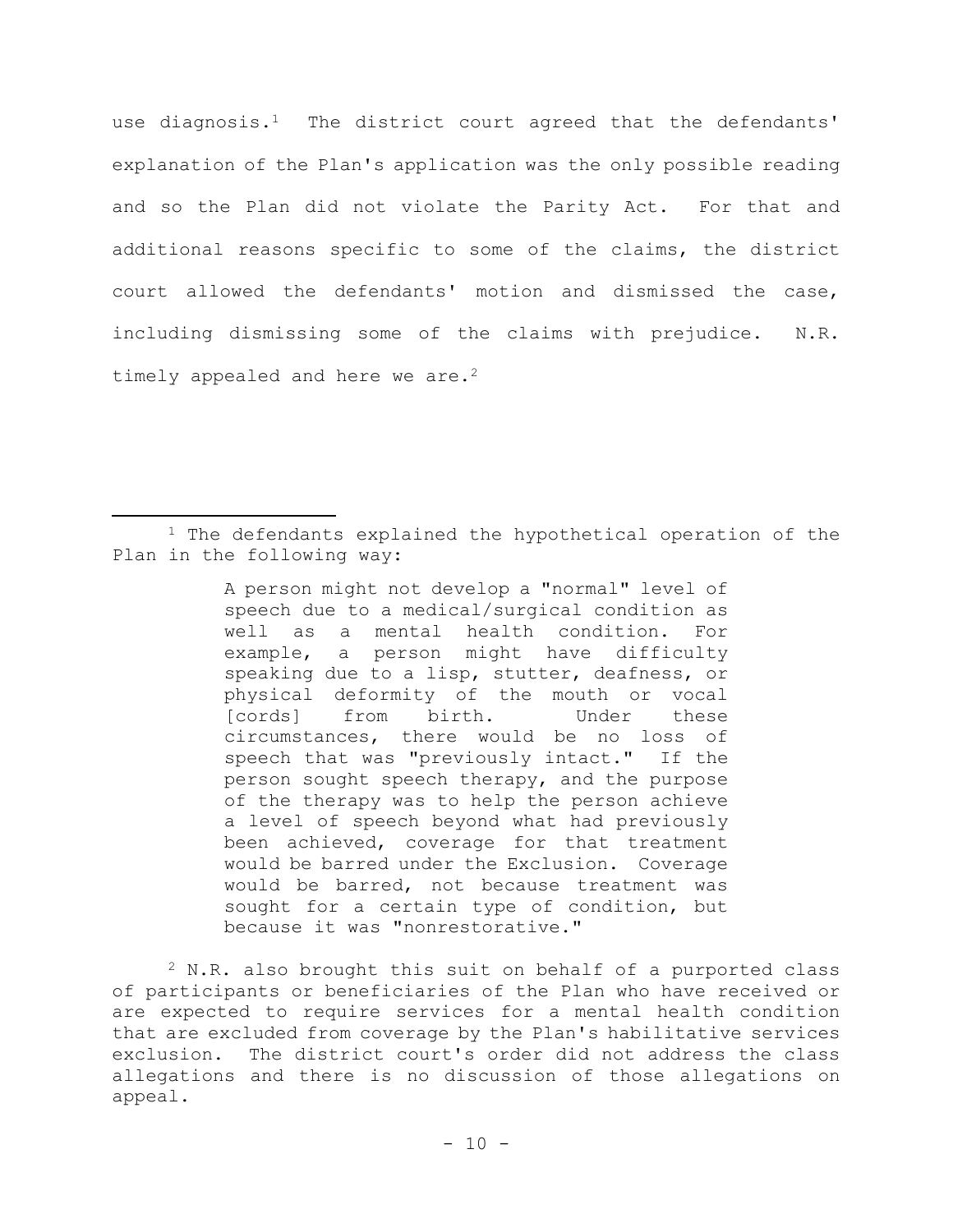We review the district court's decision to dismiss N.R.'s case for failure to state a claim de novo. Ezra Charitable Tr., 466 F.3d at 6. In doing so, we assume all well-pleaded facts to be true, analyze those facts in the kindest light to the plaintiff's case, and draw all reasonable inferences in favor of the plaintiff. U.S. ex rel. Hutcheson v. Blackstone Med., Inc., 647 F.3d 377, 383 (1st Cir. 2011). A successful complaint must plead "factual allegations, either direct or inferential, respecting each material element necessary to sustain recovery under some actionable legal theory." Gagliardi v. Sullivan, 513 F.3d 301, 305 (1st Cir. 2008). "We may augment these facts and inferences with data points gleaned from documents incorporated by reference into the complaint." Haley v. City of Boston, 657 F.3d 39, 46 (1st Cir. 2011).

N.R. brought four different claims, but one question predominates the analysis: Does the Plan violate the Parity Act? We conclude that it may, which is all N.R. needs at this stage of the game, and so we begin by explaining our thinking on that point and then move to what that means for each individual count of the complaint.

*Does the Plan Violate the Parity Act?*

ERISA establishes the bare minimum standards to which private health care plans must adhere. The Parity Act amended

**II.**

 $- 11 -$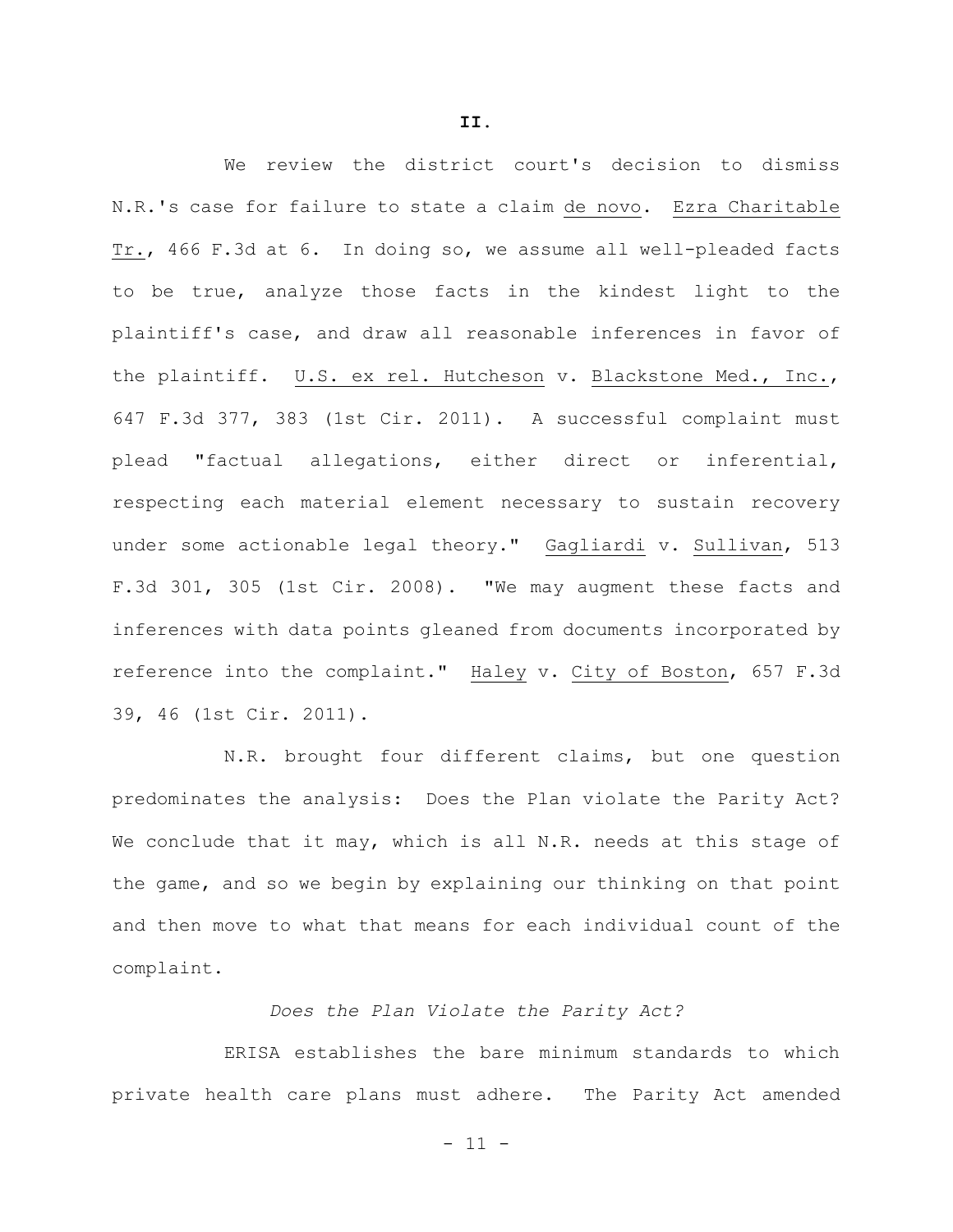ERISA to require that, if a health insurance plan provides "both medical and surgical benefits and mental health or substance use disorder benefits," the plan must not impose more coverage restrictions on the mental health or substance use disorder benefits. 29 U.S.C. § 1185a(a)(3)(A)(i). Any treatment limitations applied to mental health or substance use disorder benefits must be "no more restrictive than the predominant treatment limitations applied to substantially all medical and surgical benefits covered by the plan." 29 U.S.C.  $$1185a(a)(3)(A)(ii).$ 

A violation of the Parity Act generally manifests through a health insurance plan (1) applying treatment limits that are more restrictive than "the predominant treatment limitations applied to substantially all medical and surgical benefits" or (2) applying "separate treatment limitations" only to mental health or substance use disorder benefits. 29 U.S.C. § 1185a(a)(3)(A)(ii). As the name of the Act suggests, health plans must have parity between mental health and medical benefits within the same "classification," which refers to (1) inpatient, in network services; (2) inpatient, out of network services; (3) outpatient, in network services; (4) outpatient, out of network services; (5) emergency care; and (6) prescription drugs. 29 C.F.R.  $$ 2590.712(c)(1)(i), (c)(2)(ii).$  The Parity Act also measures parity between mental health and medical benefits in a qualitative

 $- 12 -$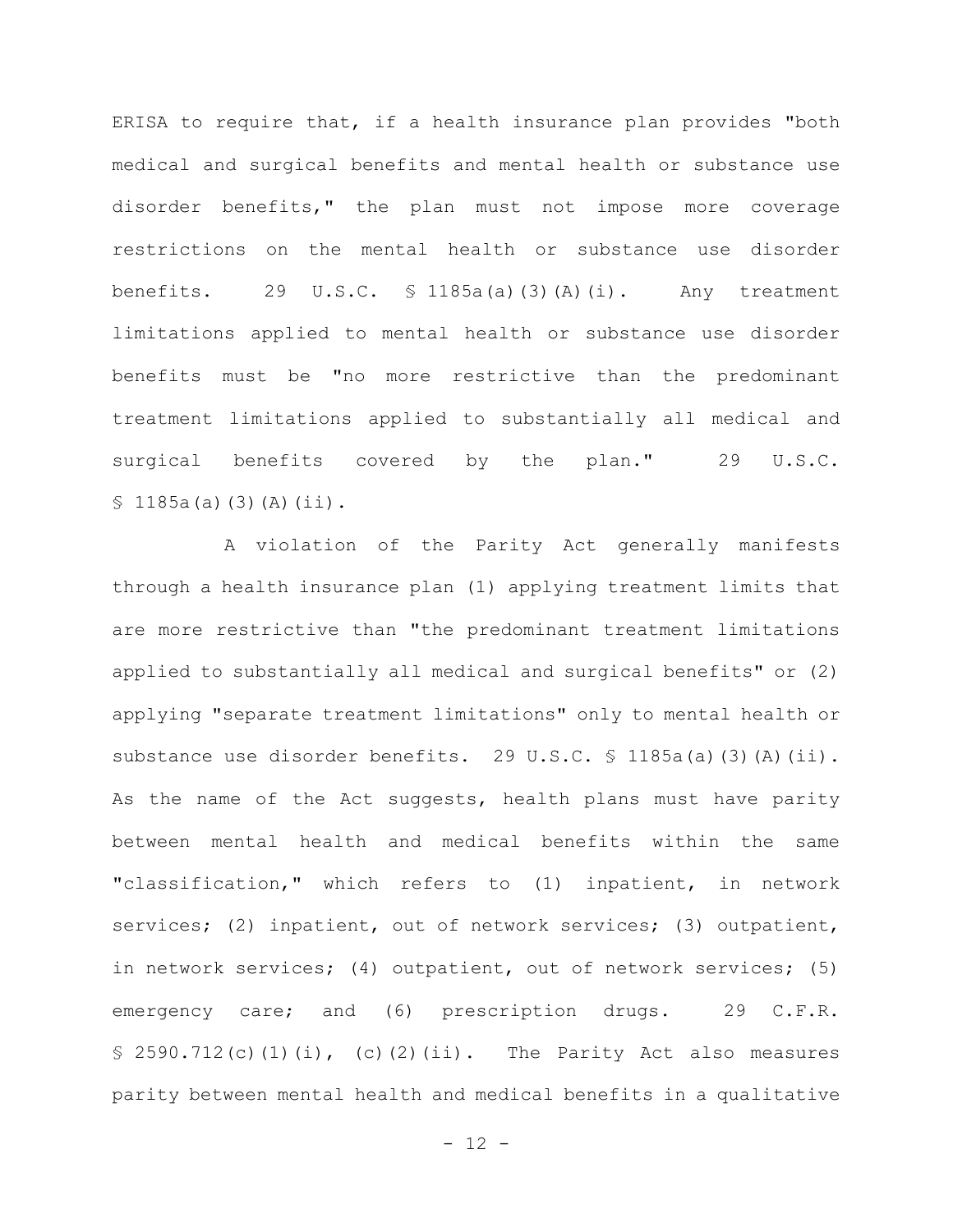manner, including mandating equivalence in "medical management standards limiting or excluding benefits based on medical necessity or medical appropriateness" and "restrictions based on geographic location, facility type, provider specialty, and other criteria that limit the scope or duration of benefits for services provided under the plan or coverage." 29 C.F.R.  $$ 2590.712(c) (4) (ii) (A), (H).$  However, "disparate results alone do not mean that [nonquantitative treatment limitations] in use do not comply [with the Parity Act.]" Preamble, Final Rules, 78 Fed. Reg. at 68245-46. N.R. argues that, on its face, the terms of the plan apply "separate treatment limitations," 29 U.S.C. § 1185a(a)(3)(A)(ii), to mental health benefits because the Habilitative Services Exclusion applies only to "mental health service[s]."

The defendants note that a "habilitative services" exclusion shows up twice in the larger list of "Exclusions," once generally in the main body of the list and once in a sub-list of "mental health" exclusions. As they see it, no habilitative service is covered, no matter what ailment the service is intended to treat, so medical and mental health benefits are the same and the Parity Act's requirements are satisfied. However, N.R. points out, the Plan itself only defines habilitative services once, in the "mental health" sub-list, as a type of "mental health service."

- 13 -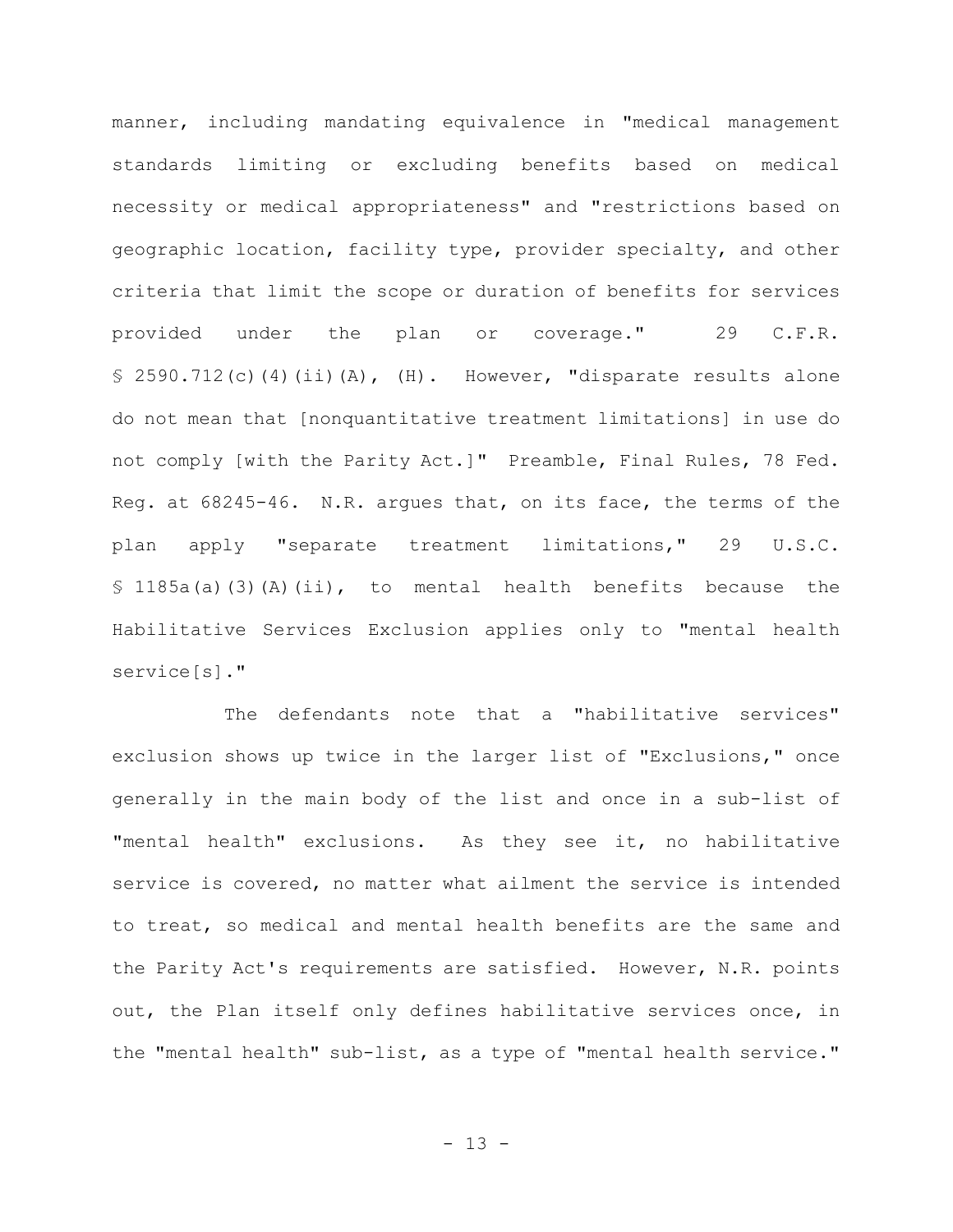So, per the Plan's own text, that exclusion can only apply to mental health services.

N.R.'s argument is bolstered when we consider the Plan covers at least some procedures (emphases our own) "when a physical impairment exists and the primary purpose of the procedure is to improve or restore physiologic function for an organ or body part." Lest we be unsure what the Plan means by "improve," it provides a clear definition: "Improving or restoring function means that the organ or body part is made to work better." Put that together and the Plan explicitly covers services that "[i]mprov[e] function" for those with "a physical impairment." Yet, the Habilitative Services Exclusion instructs us that the Plan does not cover treatments that "improve skills and functioning" if the beneficiary is seeking "mental health" services. This is precisely the distinction the Parity Act prohibits. See 29 U.S.C.  $$1185a(a)(3)(A)(ii).$ 

No matter what we think of the text of the Plan though, N.R. tells us, the way the habilitative services exclusion is applied to plan beneficiaries violates the Parity Act. N.R. directs us to the text of the defendants' denials of coverage for his speech therapy. Each time the defendants denied coverage, they told N.R. that "this service is not covered for the diagnosis listed on the claim," and that diagnosis was always ASD. N.R. alleges that the defendants never actually confirmed whether

 $- 14 -$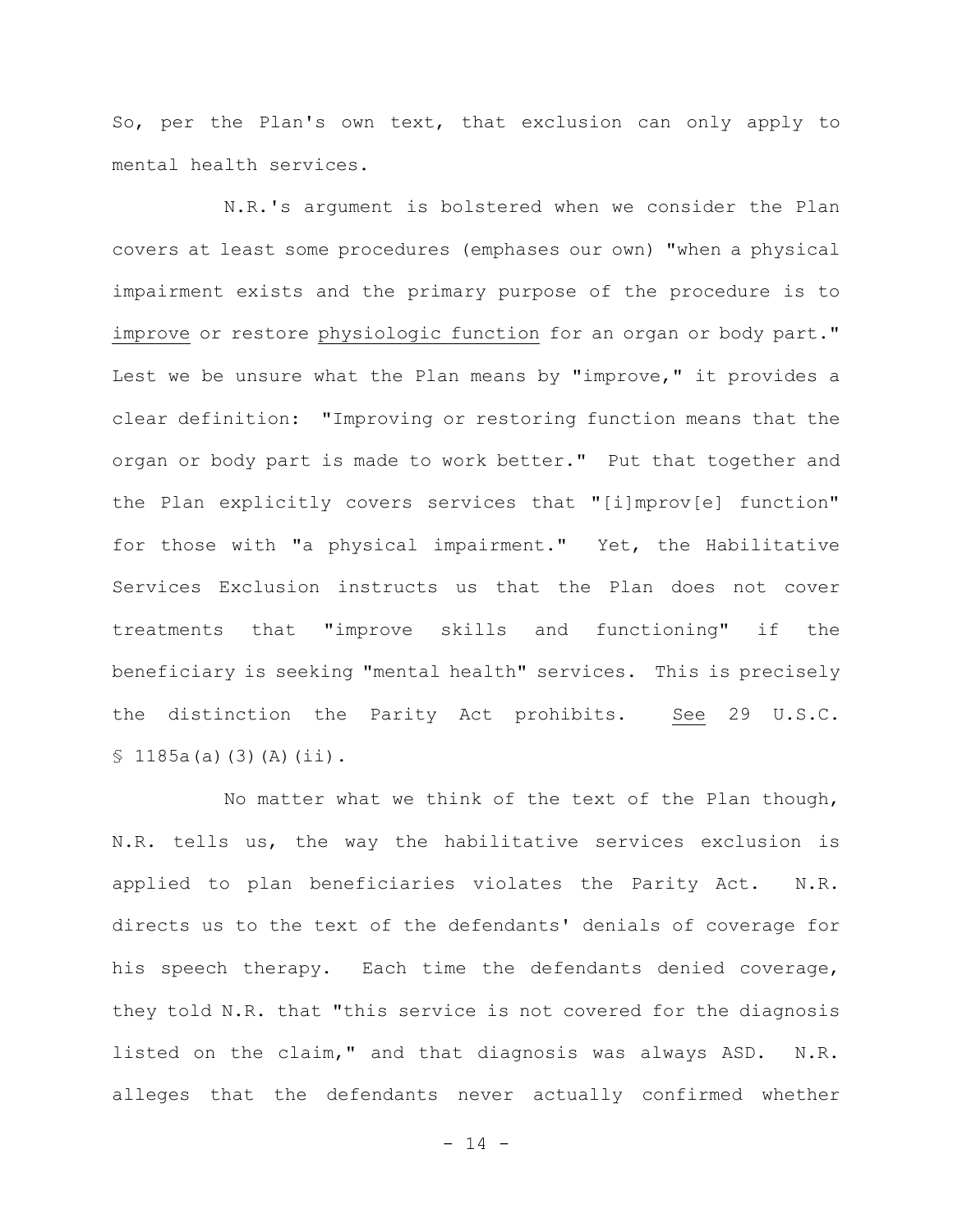N.R.'s speech therapy was non-restorative, but simply denied coverage because of his ASD diagnosis. Indeed, United Healthcare's report of its review process, appended to the complaint, indicates that its staff did not undertake a "medical necessity review" or contact any of N.R.'s medical providers to confirm that all speech therapy would be habilitative.

Plus, N.R. alleges that the Plan covers non-restorative treatment for physical conditions that are present at birth, "such as reconstructive procedures, congenital heart disease or congenital malformations related to infertility, among others." The defendants, for their part, insist (without any citation to the text of the Plan) that is not true and that the Plan would not cover speech therapy for a beneficiary with "difficulty speaking due to a lisp, stutter, deafness, cleft palate, or physical deformity of the mouth or vocal [cords] from birth."

This may be a tough disagreement to untangle, with each side making arguments about the reading of the complex Plan document and the actual application of the habilitative services exclusion, but, thankfully, this case is before us on an appeal from a motion to dismiss. We do not review a motion to dismiss by granting any favor to the defendants' version of the facts. Instead, "we accept the truth of all well-pleaded facts and draw all reasonable inferences therefrom in the pleader's favor." Grajales v. P.R. Ports Auth., 682 F.3d 40, 44 (2012). The Parity

 $- 15 -$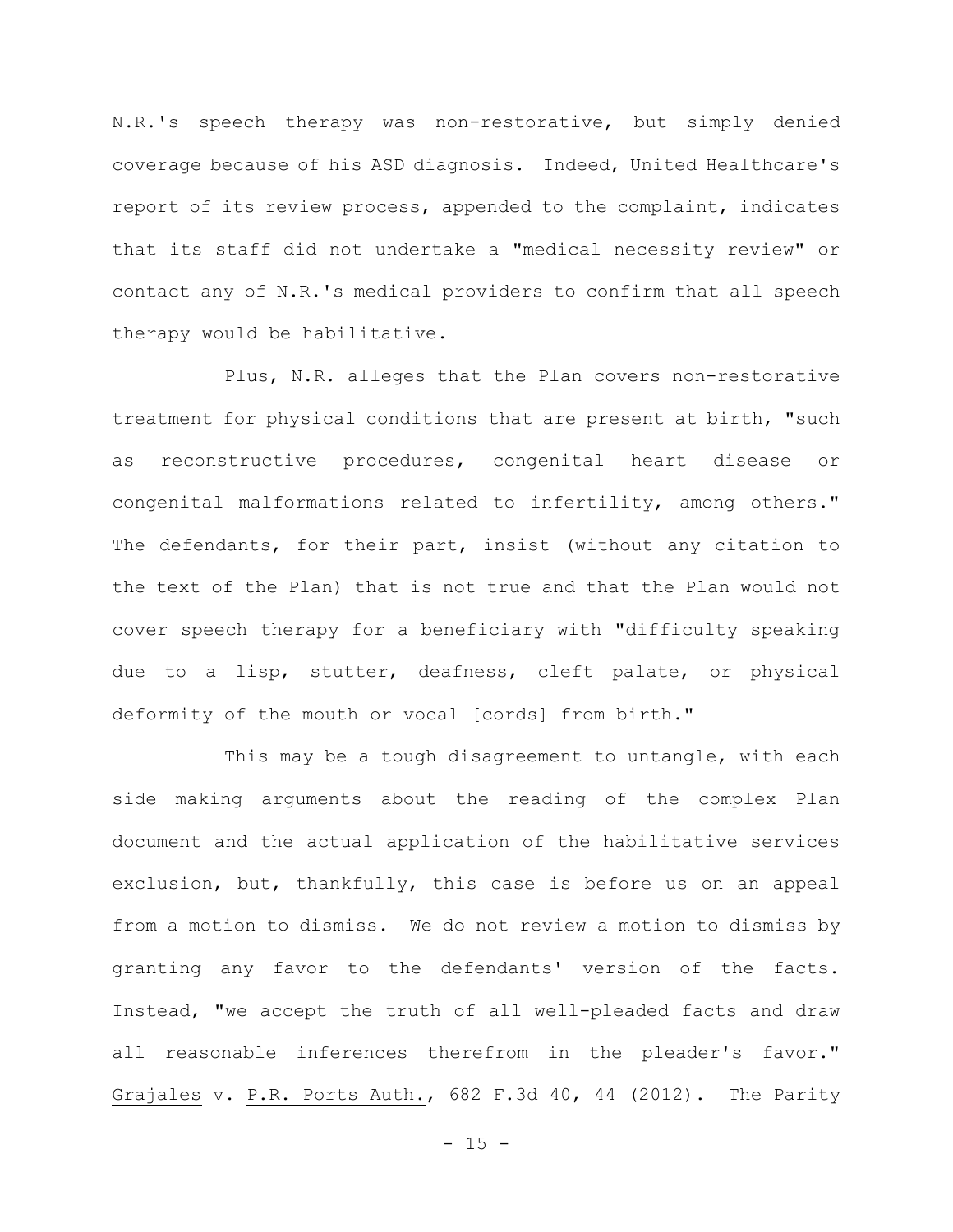Act forbids "applying 'separate treatment limitations' only to mental health or substance use disorder benefits." 29 U.S.C. § 1185a(a)(3)(A)(ii). N.R. pleads that the Plan defines habilitative services as mental health services and accordingly only applies the habilitative services exclusion to the treatment of mental health ailments. That is an entirely plausible reading of the text of the Plan, which N.R. appended to the complaint for judicial review, and could make for a successful Parity Act claim. See T.S. by and through T.M.S. v. Heart of CarDon, LLC, No. 1:20 cv-01699-TWP-TAB, WL 981337, at \*3-4 (S.D. Ind. March 16, 2021) (cautioning that, once a plan explicitly covered a treatment for ASD, "it could not use blanket exclusion 'to deny coverage of ABA therapy' because that prohibition represented 'a separate treatment limitation that applie[d] only to mental treatment.'" (quoting A.F. ex rel. Legaard v. Providence Health Plan, 35 F. Supp. 3d 1298, 1315 (D. Or. 2014) (holding that a plan covering ASD, but excluding coverage for developmental disabilities, violated the Parity Act))); see also Grajales, 682 F.3d at 44 ("In order '[t]o survive a motion to dismiss for failure to state a claim, the complaint must contain sufficient factual matter to state a claim to relief that is plausible on its face." (quoting Katz v. Pershing, LLC, 672 F.3d 64, 72–73 (1st Cir. 2012) (alterations adopted))). The defendants' promise that the Plan does not function as N.R. alleges, and, instead, is in compliance

 $- 16 -$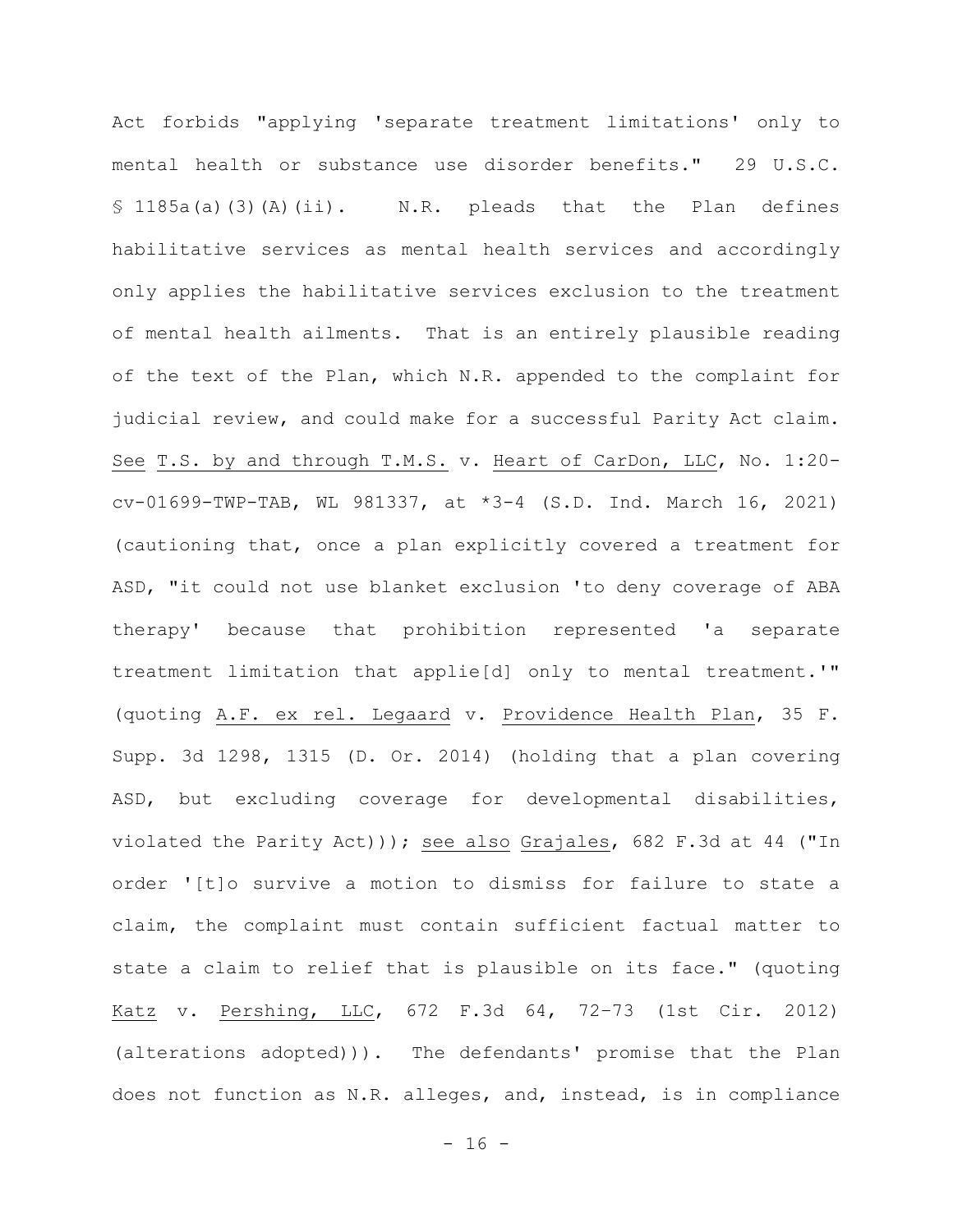with the Parity Act, does not change our analysis of a motion to dismiss. See, e.g., Ocasio-Hernández v. Fortuño-Burset, 640 F.3d 1, 13 (1st Cir. 2011) ("The relevant inquiry focuses on the reasonableness of the inference of liability that the plaintiff is asking the court to draw from the facts alleged in the complaint.").

The same goes for N.R.'s allegations that the defendants denied coverage of his speech therapy as soon as they saw his ASD diagnosis and that, if his diagnosis were of a purely physical malady, the result would have been different. Those claims, wellarticulated, are all N.R. needs to do to get to discovery, where he can then find out whether he's actually right. See id. at 7.

The district court agreed with the defendants' representation of how the Plan works. At this stage of the process such determination was premature. See Cebollero-Bertran v. P.R. Aqueduct and Sewer Auth., 4 F.4th 63, 73 (1st Cir. 2021) ("This inference, drawn in the defendant's favor, not the plaintiff's, was improper on a motion to dismiss.").

N.R.'s Parity Act argument informs all of his claims, but the district court held that Count 3 of the complaint, a claim for equitable relief per 29 U.S.C. § 1132(a)(3), was the only proper procedural vehicle through which N.R. could adjudicate his case, and so dismissed this claim on the merits. Having concluded that N.R. sufficiently pled that the Plan violates the Parity Act

- 17 -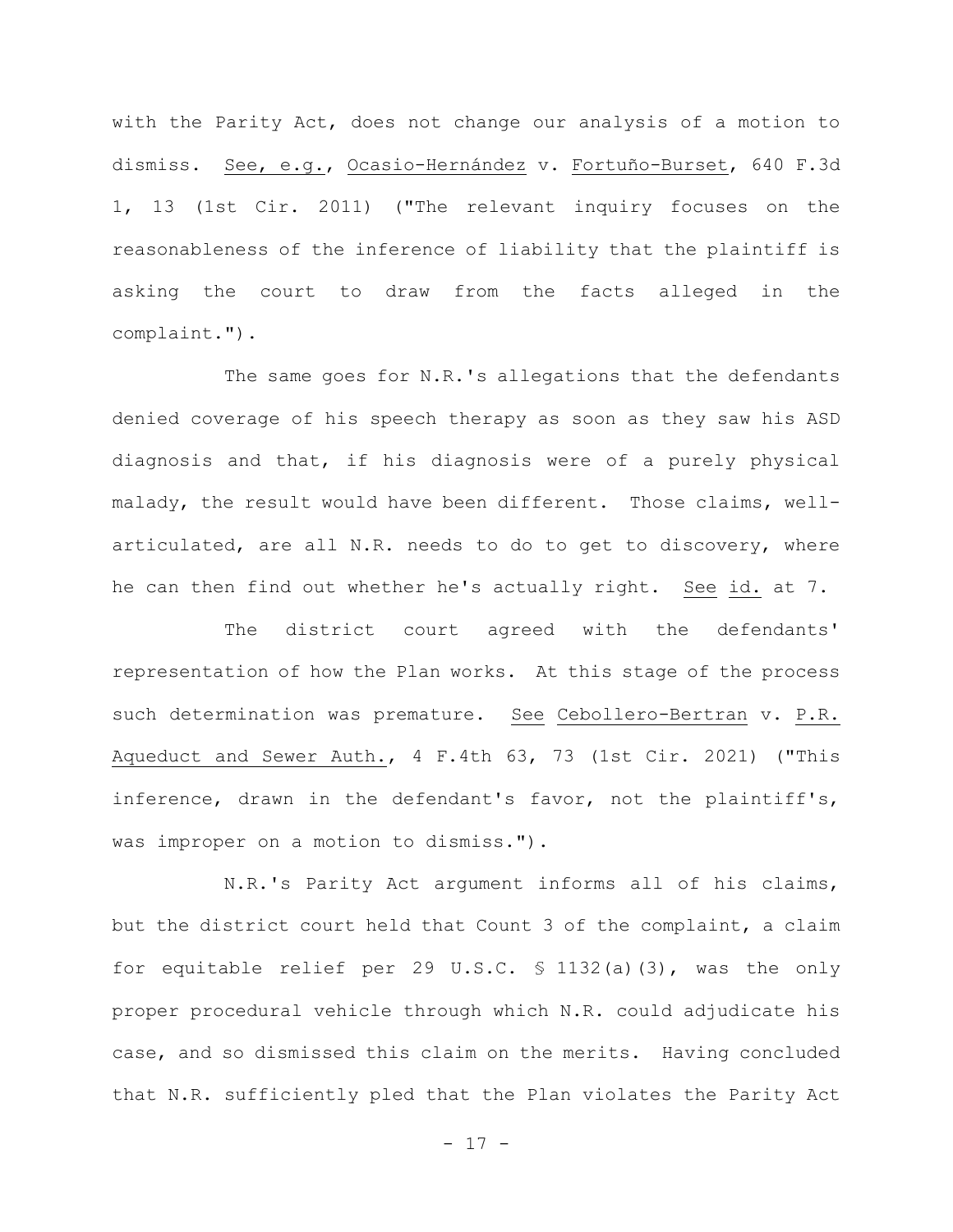in its text or in its application, we reverse the district court's dismissal of Count 3.3 We now turn to the remaining ERISA provisions under which N.R. brings his case.

## *Breach of Fiduciary Duty*

N.R. brings a breach of fiduciary duty claim (Count 1) under 29 U.S.C. § 1132(a)(2), arguing that he is entitled to relief for the Parity Act violation claim under this statute. Given the specific pleadings and circumstances here, we disagree. We will explain why, but first a few background principles that helped us get there.

ERISA requires plan fiduciaries to discharge their duties "in the interest of the participants and beneficiaries" and "in accordance with the documents and instruments governing the plan insofar as such documents and instruments are consistent with the provisions of [Subchapters I and III of ERISA]." 29 U.S.C. § 1104(a)(1). Fiduciaries are charged with many tasks, including making "benefit determination[s]" in compliance with the terms of the statute and the plan. Aetna Health Inc. v. Davila, 542 U.S. 200, 219 (2004) ("[A] benefit determination is part and parcel of the ordinary fiduciary responsibilities connected to the administration of a plan."); accord Varity Corp. v. Howe, 516 U.S. 489, 511 (1996) (citing 29 U.S.C. § 1104(a)(1)(D)) ("[A] plan

<sup>3</sup> On appeal, the defendants agree that § 1132(a)(3) is the avenue to pursue a Parity Act claim.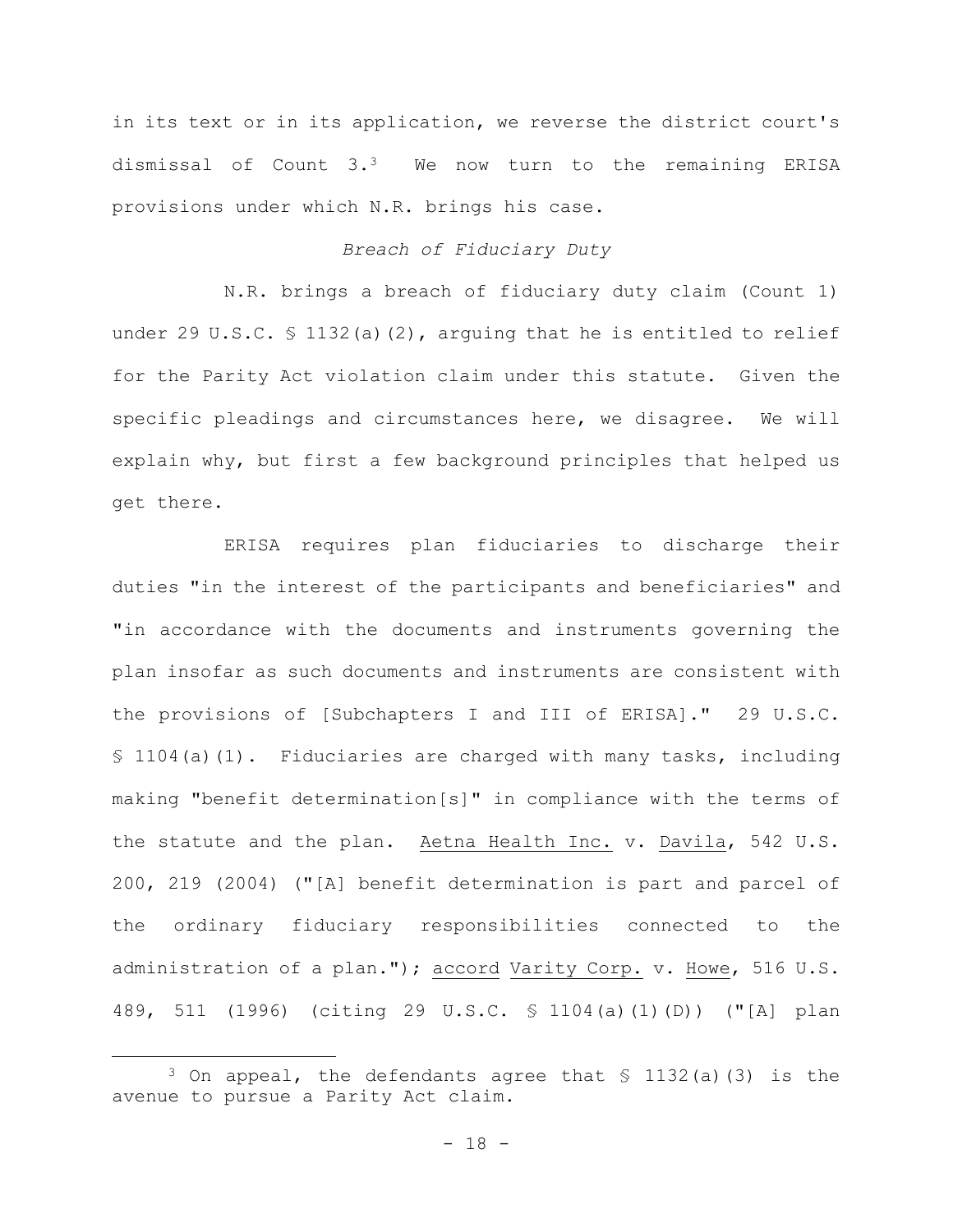administrator engages in a fiduciary act when making a discretionary determination about whether a claimant is entitled to benefits under the terms of the plan documents."); see Pegram v. Herdrich, 530 U.S. 211, 231 (2000) ("At common law, fiduciary duties characteristically attach to decisions about managing assets and distributing property to beneficiaries."). If a fiduciary breaches its duty, ERISA empowers participants and beneficiaries to bring a civil suit for that breach, per 29 U.S.C. § 1132(a)(2), and to seek financial remedies and "such other equitable or remedial relief as the court may deem appropriate, including removal of such fiduciary," 29 U.S.C. § 1109.

Understanding that, N.R. alleges that Raytheon and Bull each breached their fiduciary duties when they denied coverage for N.R.'s speech therapy, in violation of the Parity Act.4 The district court dismissed this claim with prejudice, reasoning that the only proper claim for a breach of fiduciary duty is one in which a plan was financially harmed by the fiduciary's action, and the Plan suffered no financial losses from declining to pay for N.R.'s speech therapy. Given the pleadings here, we agree with the district court.

<sup>4</sup> There appears to be no dispute that Raytheon and Bull are fiduciaries, which are simply those with authority over and discretion about the administration of the plan. 29 U.S.C.  $$1002(21)$ .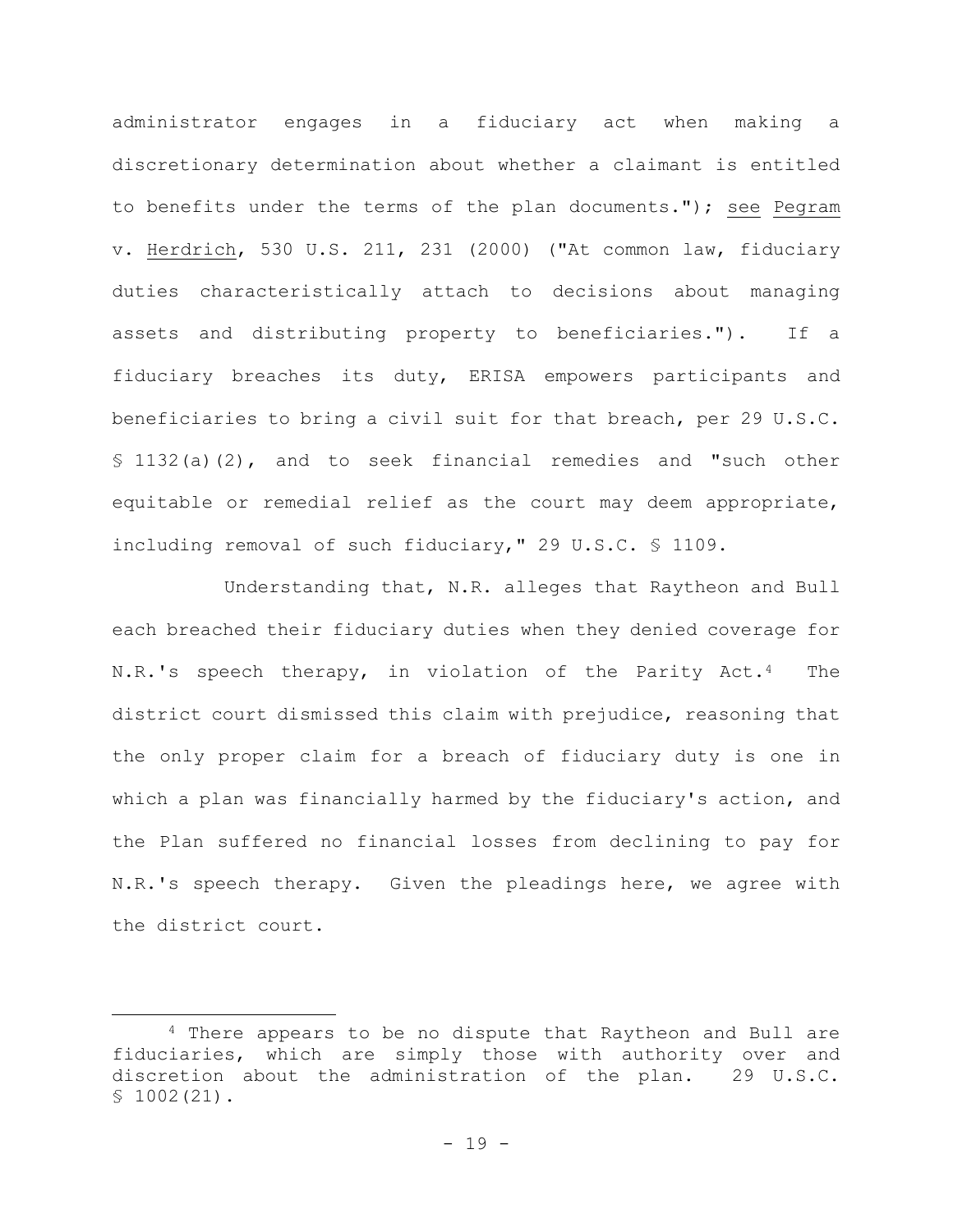While we have determined that Raytheon and Bull are fiduciaries, that benefit determinations are fiduciary acts, and that benefit determinations must be consistent with ERISA, we read § 1132(a)(2) as concerned solely with plan asset mismanagement and solely authorizing remedies that inure to the benefit of the plan as a whole. See LaRue v. DeWolff, Boberg & Assocs., Inc., 473 U.S. 134, 141-43 (1985); see also Varity Corp., 516 U.S. at 511– 12. Since the Parity Act violation claim does not allege plan asset mismanagement and does not seek a remedy that would inure to the benefit of the Plan as a whole, N.R. cannot package the claim as one for breach of fiduciary duty under  $\frac{1}{2}$  (a)(2).

Section 1132(a)(2) empowers a beneficiary to bring a civil action "for appropriate relief under section 1109 of this title." Section 1109(a) states in pertinent part:

> Any . . . fiduciary . . . who breaches any of the responsibilities, obligations, or duties imposed upon fiduciaries by this subchapter shall be personally liable to make good to such plan any losses to the plan resulting from each such breach, and to restore to such plan any profits of such fiduciary which have been made through use of assets of the plan by the fiduciary, and shall be subject to such other equitable or remedial relief as the court may deem appropriate, including removal of such fiduciary.

29 U.S.C. § 1109(a).

According to the Supreme Court,  $\frac{132}{a}$  (2) "does not provide a remedy for individual injuries distinct from plan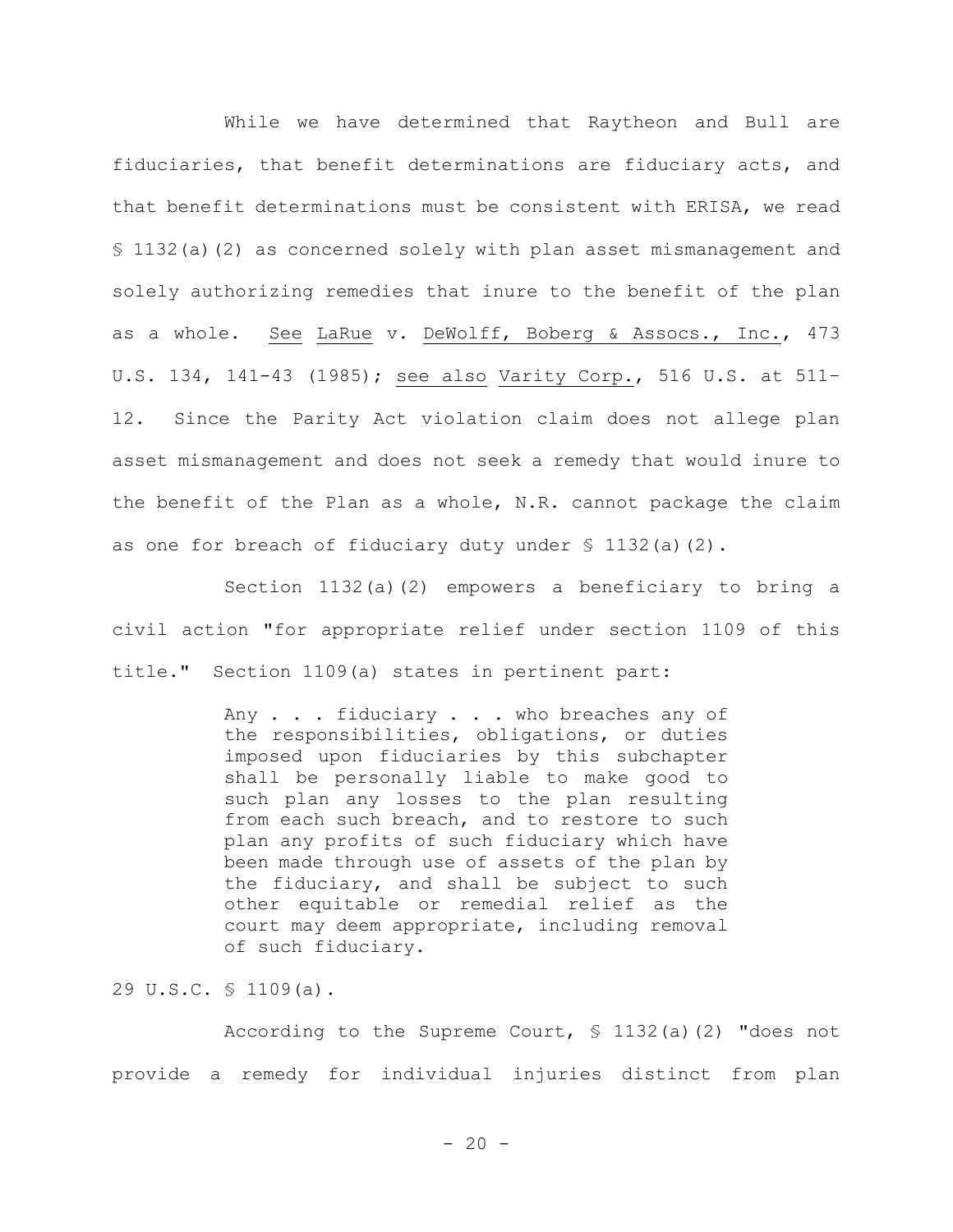injuries." LaRue, 552 U.S. at 256; see also Graden v. Conexant Sys. Inc., 496 F.3d 291, 295 (3d Cir. 2007) ("[S]uits under [§ 1132(a)(2)] are derivative in nature;" though beneficiaries may bring suit under the provision, "they do so on behalf of the plan itself."). Moreover, the Supreme Court has characterized 29 U.S.C. § 1109(a) as "primarily concerned with the possible misuse of plan assets, and with remedies that would protect the entire plan," Russell, 473 U.S. at 142; and has held that § 1109's "entire text . . . persuades us that Congress did not intend that section to authorize any relief except for the plan itself," id. at 144. Interpreting § 1109, the Supreme Court specifically rejected a broader reading based upon the provision's mention of other appropriate equitable relief. See id. at 141-42 ("To read directly from the opening clause of § [1109](a), which identifies the proscribed acts, to the 'catchall' remedy phrase at the end - skipping over the intervening language establishing remedies benefiting, in the first instance, solely the plan -- would divorce the phrase being construed from its context and construct an entirely new class of relief available to entities other than the plan.").

In line with this Supreme Court precedent, other circuits have affirmed dismissal of claims for breach of fiduciary duty brought under § 1132(a)(2) that do not allege damage to a plan's financial integrity and do not seek a remedy that will inure

 $- 21 -$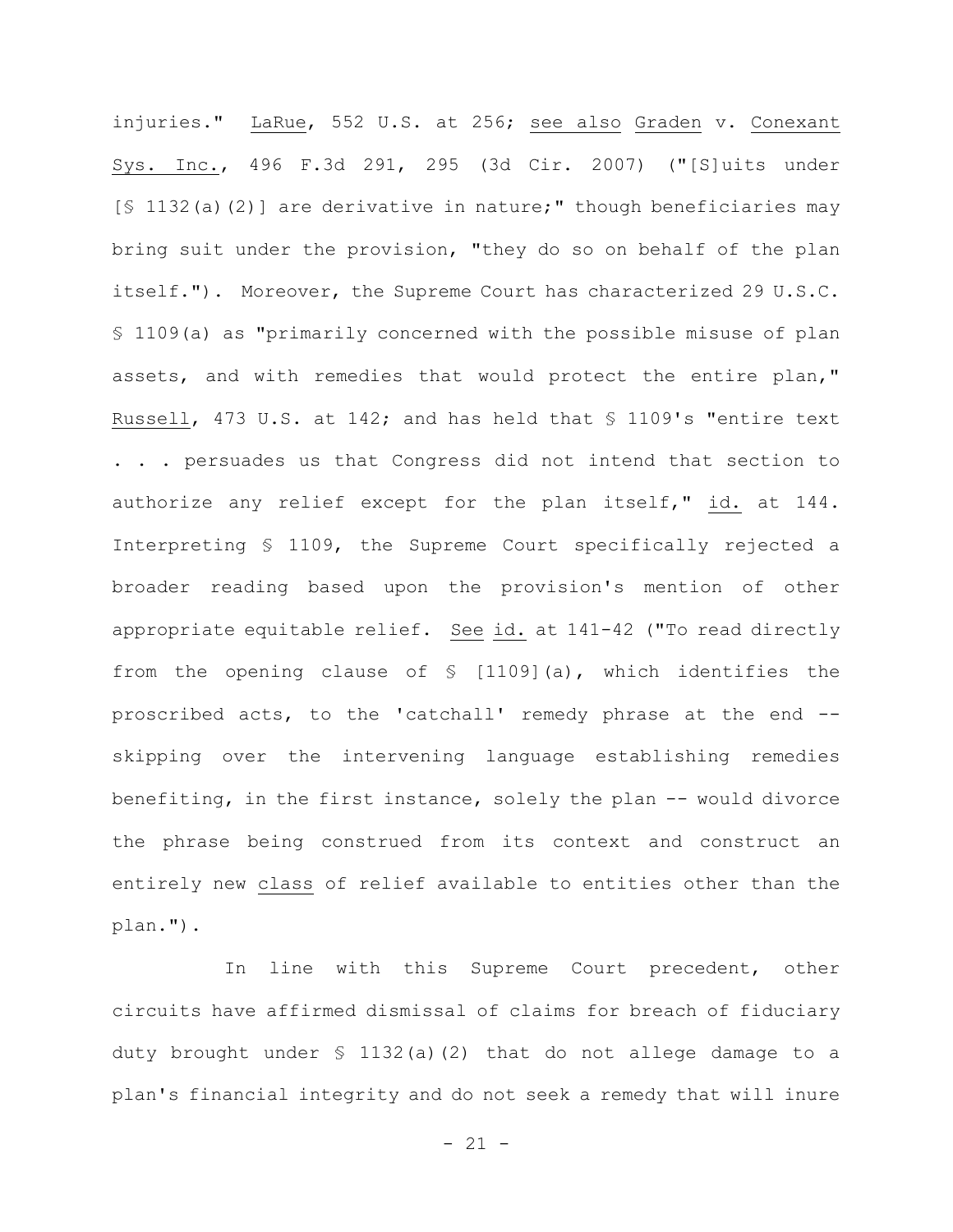to the plan as a whole. See Smith v. Med. Benefit Adm'rs Grp., Inc., 639 F.3d 277, 283 (7th Cir. 2011) (observing "Russell . . . controls here, and as Smith has identified no injury to the plan, he has no viable claim for relief under section [1132](a)(2)" and affirming dismissal of claim brought under § 1132(a)(2) alleging that claims administrator had misleading practice of preauthorizing treatment and subsequently refusing to cover it); Wise v. Verizon Commc'ns Inc., 600 F.3d 1180, 1189 (9th Cir. 2010) (affirming dismissal of claim brought under § 1132(a)(2) for plan administrator's mishandling of plaintiff's individual benefits claim where plaintiff did not allege "plan-wide injury"); Lee v. Burkhart, 991 F.2d 1004, 1009 (2d Cir. 1993) (explaining "Russell . . . bars plaintiffs from suing under [§ 1132(a)(2)] because plaintiffs are seeking damages on their own behalf, not on behalf of the Plan" and affirming dismissal of claim brought under § 1132(a)(2) seeking benefits owed but unpaid by plan's sponsor due to its bankruptcy).

Our decision in Evans v. Akers, 534 F.3d 65 (1st Cir. 2008), says no different. Indeed, Evans supports a reading of § 1132(a)(2) as concerned with plan asset management. See 534 F.3d at 68-73. The alleged breach of fiduciary duty in Evans was imprudent investment of participants' contributions to a defined contribution retirement plan, and the plaintiffs sought to hold the fiduciaries personally liable for this asset mismanagement.

 $- 22 -$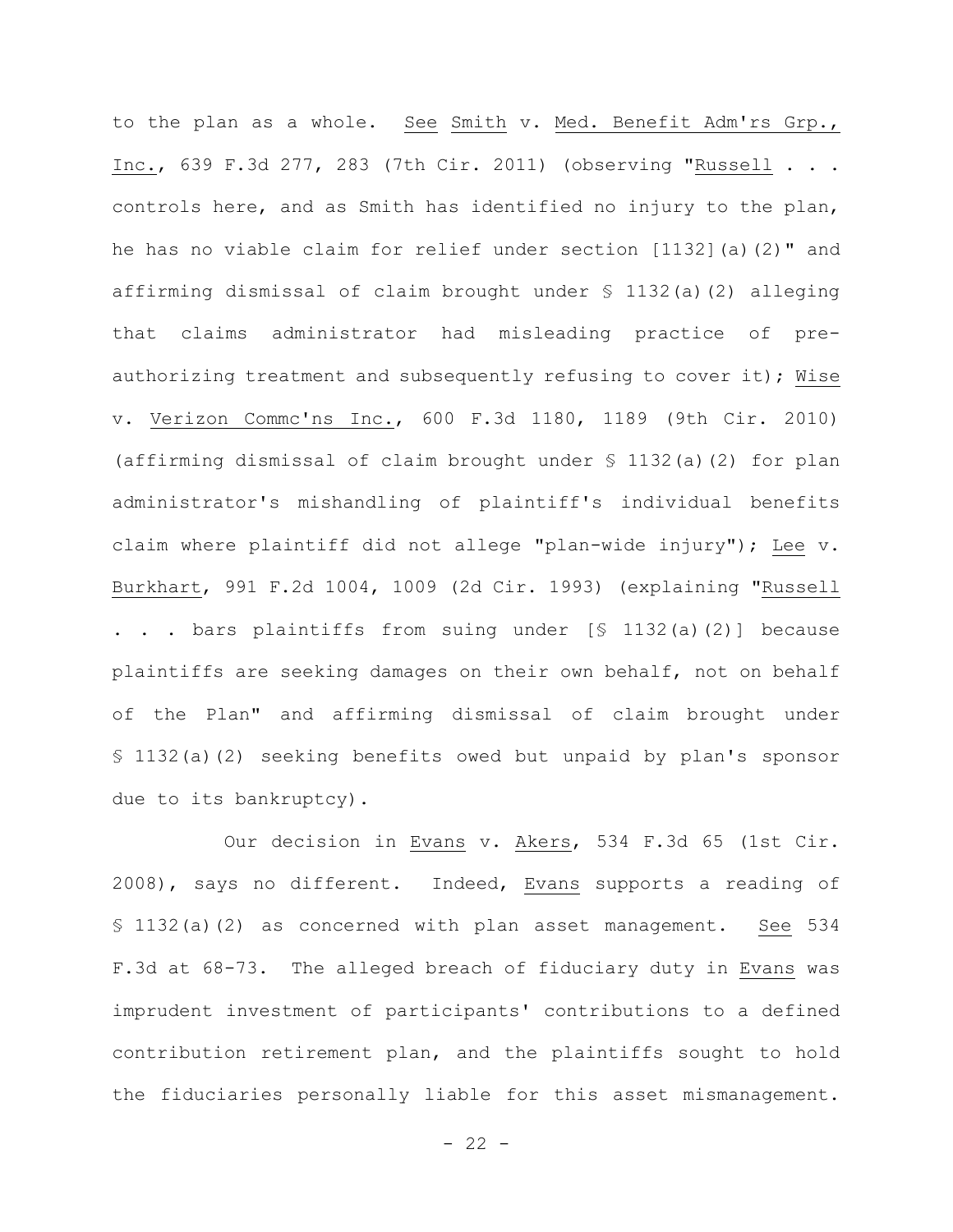Id. at 68. By holding the fiduciaries personally liable under § 1132(a)(2), the value of the plaintiffs' individual accounts could be restored to what it would have been but for the imprudent investment. Id. at 73.<sup>5</sup>

Here, N.R.'s claim under Count 1 does not allege plan asset mismanagement and does not seek a remedy that will inure to the Plan as a whole. The only relief that N.R.'s complaint seeks in connection with Count 1 is for "Defendants to restore all losses arising from the breaches of fiduciary duties that occurred when treatment was denied that is required by the terms of the Plan." And the only losses alleged are benefits which were not paid out to N.R. and putative class members. N.R. does not allege any losses to the Plan itself. See K.H.B. ex rel. Kristopher D.B. v. UnitedHealthcare Ins. Co., No. 18-cv-000795, 2019 WL 4736801, at \*3 (D. Utah Sept. 27, 2019) (unpublished) ("Although the denial of coverage . . . is alleged to be systematic . . . the alleged injury is class-wide, not plan-wide.  $\ldots$  . [I]n the absence of sufficient factual allegations suggesting the Plan suffered monetary losses, this fails to adequately plead relief on behalf of the Plan.");

<sup>5</sup> The plaintiffs in Evans, unlike the plaintiffs here, could not have brought suit under § 1132(a)(1)(B) (which allows for recovery of benefits from "the Plan itself") because taking money from a defined contribution plan is a zero-sum game: in order to restore the benefits owed to the plaintiffs, other participants would be robbed because all of the money in a defined contribution plan is allocable to participants' individual accounts. 534 F.3d at 72-73.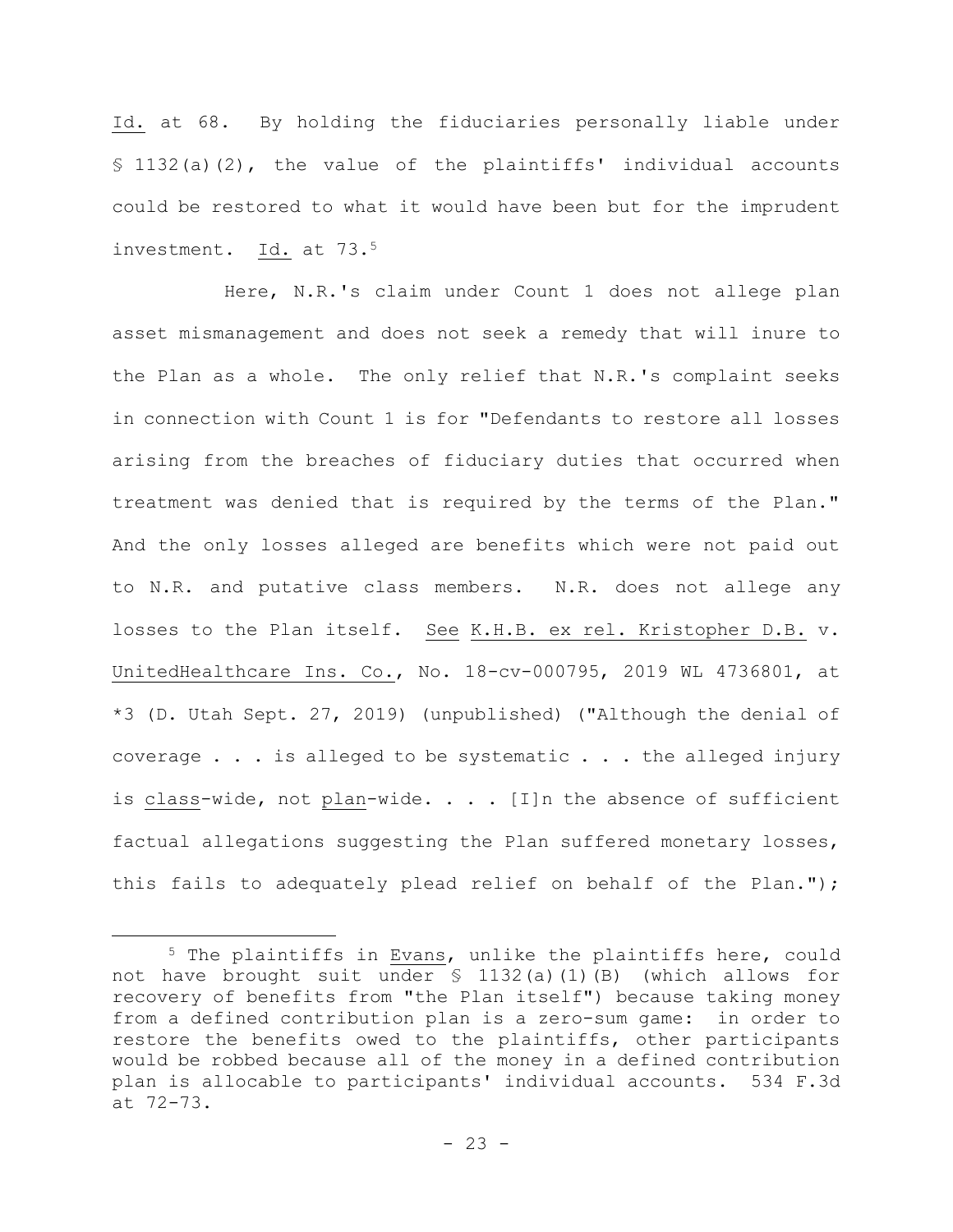id. (affirming dismissal of claim brought under § 1132(a)(2) alleging denial of coverage for mental health treatment in violation of the Parity Act). Given the facts presented here, we affirm the district court's dismissal of Count 1, leaving N.R. to pursue his Parity Act violation claim through different avenues. See Varity Corp., 516 U.S. at 512 ("ERISA specifically provides a remedy for breaches of fiduciary duty with respect to the interpretation of plan documents and the payment of claims, one that is outside the framework of  $[$ 1132(a)(2)]$  . . . and one that runs directly to the injured beneficiary. § [1132](a)(1)(B)." (emphasis added)).

#### *Recovery of Benefits*

Moving on. N.R., as a plan beneficiary, can sue "to recover benefits due to him under the terms of his plan, to enforce his rights under the terms of the plan, or to clarify his rights to future benefits under the terms of the plan." 29 U.S.C. § 1132(a)(1)(B). N.R.'s claim for speech therapy benefits breaks down into two steps: (1) the Parity Act's requirements are incorporated as "the terms of the plan" and (2) the Plan's Habilitative Services Exclusion violates the Parity Act, so it is inconsistent with a "term of the plan." The district court dismissed this claim with prejudice because it concluded that the Parity Act's requirement is not a "term of the plan" and that N.R.

 $- 24 -$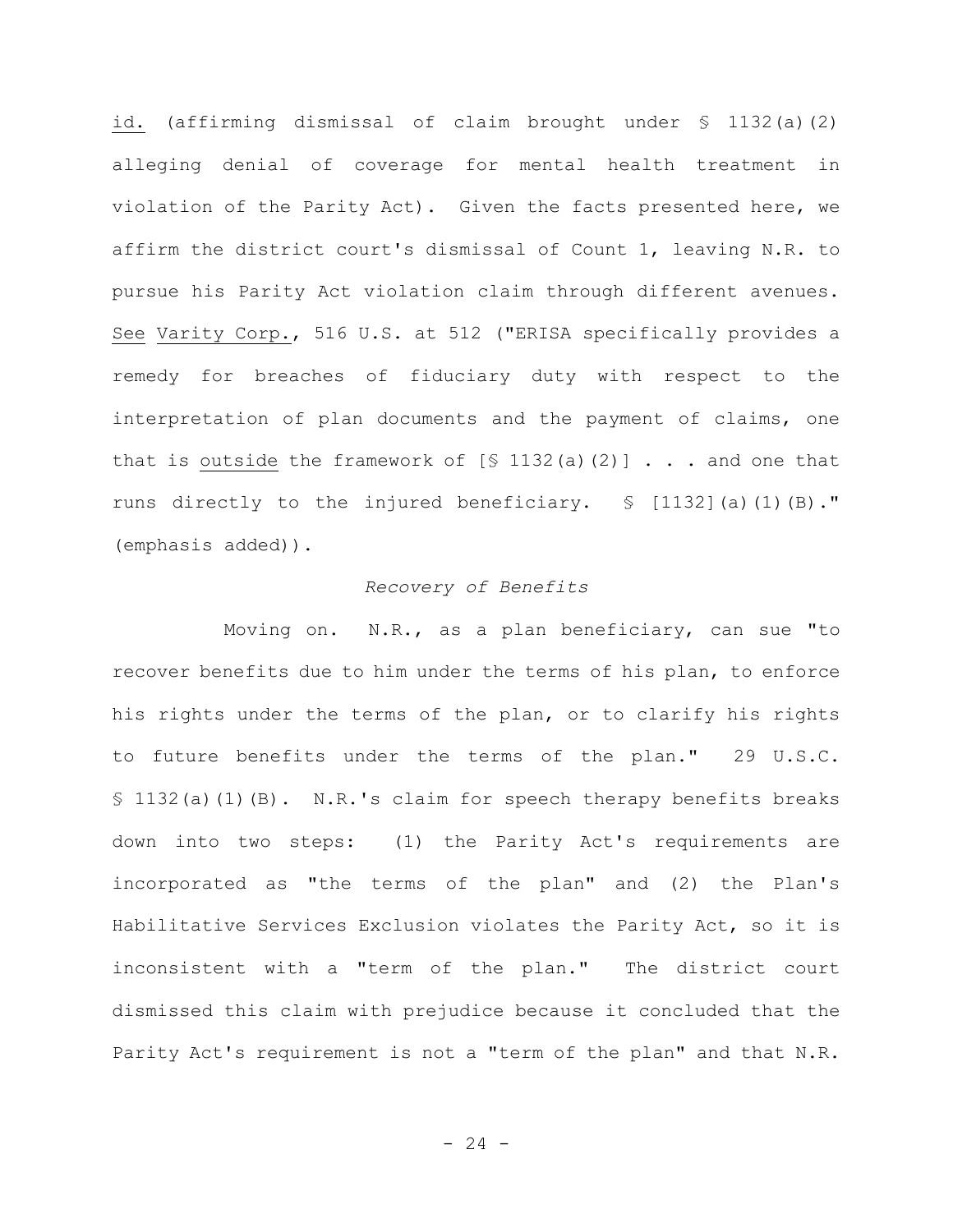was correctly denied benefits per the Habilitative Services Exclusion. The defendants make the same argument on appeal.

As we've said before, a plan's terms cannot override ERISA's requirements. 29 U.S.C. § 1104(a)(1)(D) (requiring fiduciaries to discharge duties consistent with plan documents "insofar as such documents and instruments are consistent with the provisions of [ERISA]"); e.g., In re Citigroup ERISA Lit., 662 F.3d 128, 139 (2d Cir. 2011) (holding that ERISA's requirements supersede a plan's terms when inconsistent with one another). We have already concluded that N.R. plausibly pled that the Habilitative Services Exclusion violates the Parity Act. Considering these concepts together, we see that N.R. properly pleads that the Habilitative Services Exclusion is trumped by ERISA and is accordingly unenforceable. Therefore, without the Exclusion in force, N.R. has a perfectly reasonable argument that he's owed "benefits due to him under the terms of his plan." See 29 U.S.C. § 1132(a)(1)(B). We reverse the district court's dismissal of this claim.

## *Request for Information*

Last up is N.R.'s claim under 29 U.S.C. § 1132(a)(1)(A), that Bull, as the plan administrator, violated ERISA's disclosure requirements when he did not answer N.R.'s parents' request for

 $- 25 -$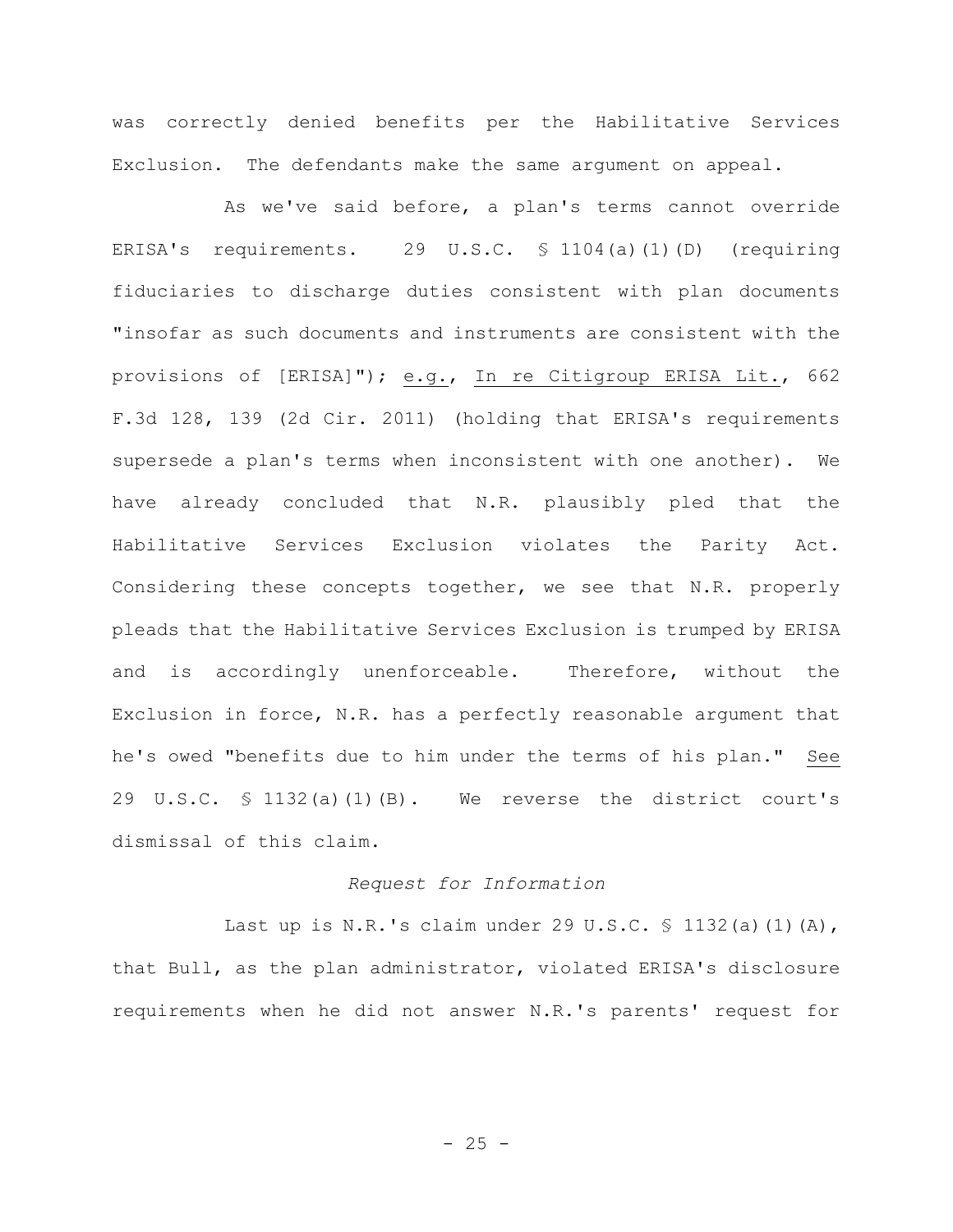information.6 After a bit of a statutory scavenger hunt to line up the details of this claim, we see that  $\frac{132}{a}(a)(1)(A)$ authorizes a plan participant or beneficiary to bring a civil action against a plan administrator who violates  $\frac{1}{2}$  1132(c)(1)(B), which provides for damages for an administrator who (circularly) "fails or refuses to comply with a request for any information which such administrator is required by this subchapter to furnish to a participant or beneficiary." Two provisions of the subchapter in question require an administrator to furnish the following information upon request: "a copy of the latest updated summary plan description . . . or other instruments under which the plan is established or operated" and "criteria for medical necessity determinations made under the plan with respect to mental health [and t]he reason for any denial under the plan  $\ldots$  with respect to mental health or substance use disorder benefits." 29 U.S.C. §§ 1024(b)(4), 1185a(a)(4).

As a reminder, after the unsuccessful conclusion of the internal appeals process, the complaint alleges, N.R.'s parents contacted United Healthcare and Raytheon (through its in-house counsel and its litigation counsel for this case) and requested,

<sup>6</sup> There is no dispute that Bull is the Plan Administrator as discussed in the statute and defined by the applicable regulations. See 29 U.S.C. § 1002(16)(A)(i) (defining "administrator" in several ways, including as "the person specifically so designated by the terms of the instrument under which the plan is operated"). Plus, the complaint identifies Bull as the Plan Administrator.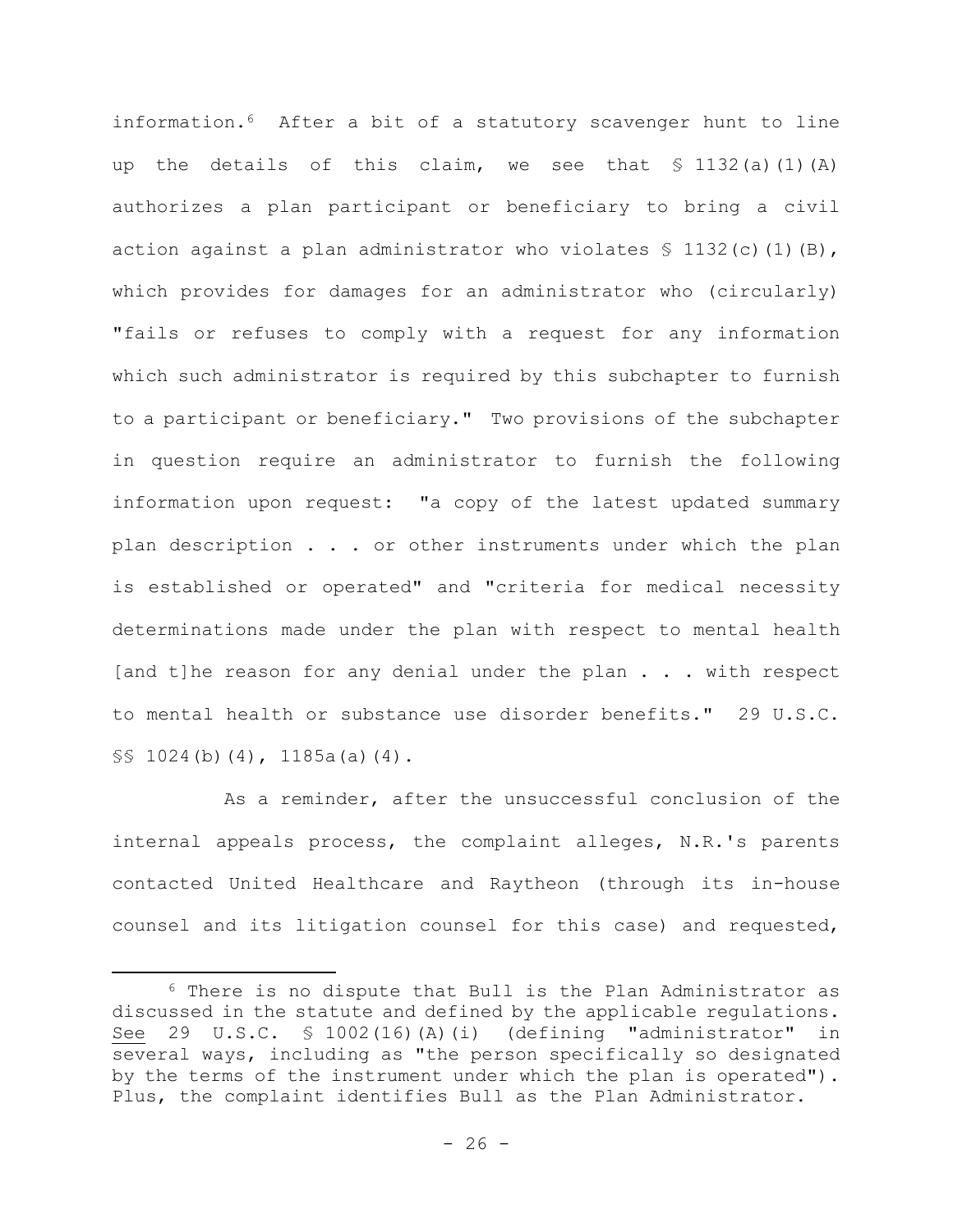essentially, all information about how the Plan applies the nonrestorative speech therapy exclusion.7 The district court noted that the plaintiffs attached to the complaint a copy of a request letter that was sent to United Healthcare, but did not include such a letter that was sent to Raytheon. The district court apparently concluded that the complaint, therefore, only sufficiently alleged that N.R.'s parents sent a letter to United Healthcare. All agree that United Healthcare is the claims administrator, not the plan administrator, and therefore, the district court dismissed this claim, reasoning that N.R.'s parents never contacted the plan administrator, as required by statute. See 29 U.S.C. § 1132(c)(1)(B).

On that specific point, the district court was correct. A claims administrator is distinct from a plan administrator and merely requesting information from a claims administrator does not trigger § 1132(c)'s disclosure requirements. Tetreault v. Reliance Std. Life Ins. Co., 769 F.3d 49, 59-60 (1st Cir. 2014). Beyond that, to the extent Raytheon urges us to affirm dismissal because the plaintiffs do not allege that they addressed a letter

<sup>7</sup> More precisely, N.R.'s parents requested the list of "nonmental health conditions to which the Plan applies the 'nonrestorative' speech therapy exclusion," "the medical necessity criteria" for applying the non-restorative speech therapy exclusion to medical or mental health benefits, and the "processes, strategies, evidentiary standards, and other factors" used to apply the exclusion.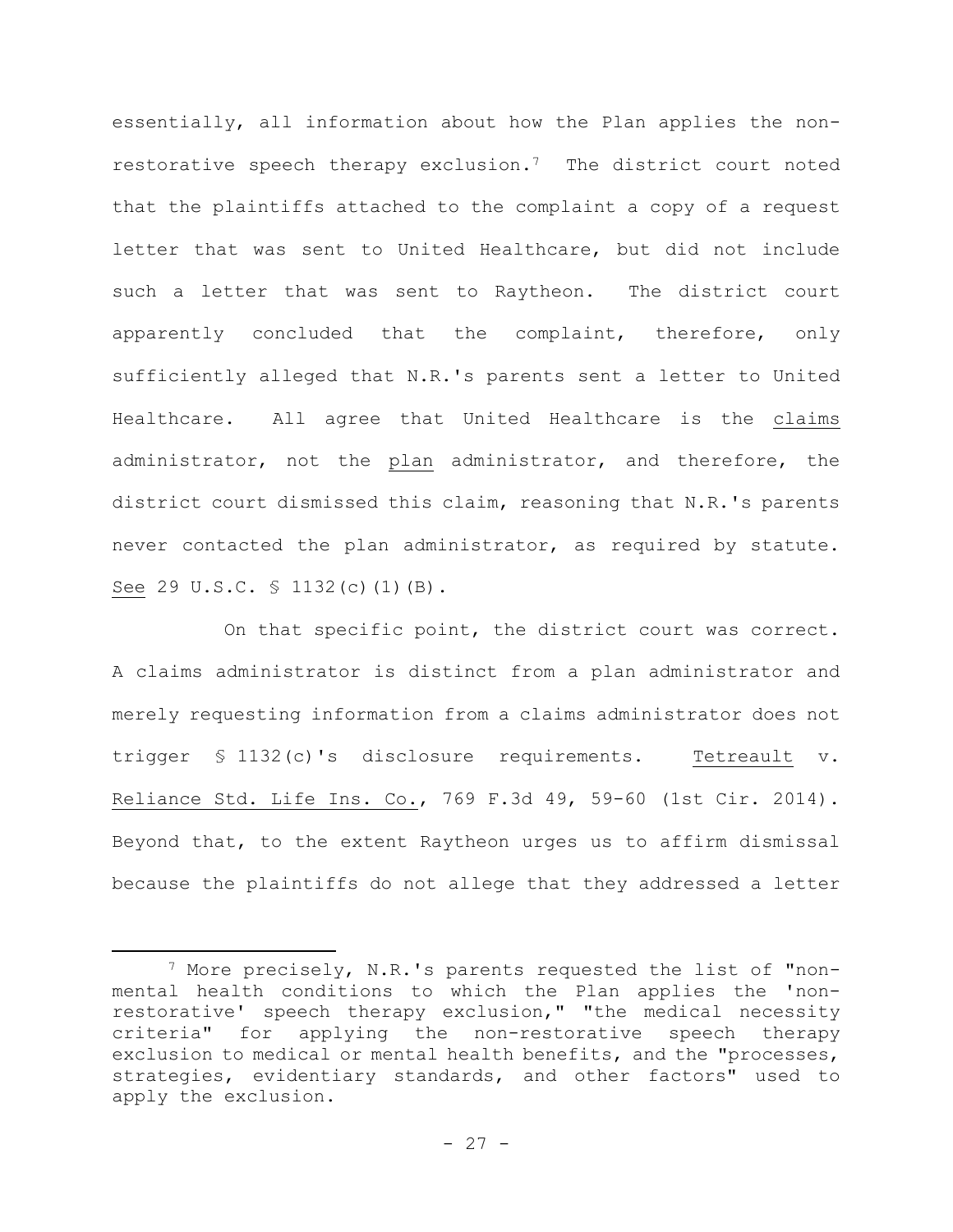personally to Bull, we have never endorsed quite such a persnickety reading of the statute. See Law v. Ernst & Young, 956 F.2d 364, 373 (1st Cir. 1992) (recognizing that Congress desired employees to have "timely information about their ERISA benefits" and holding that "[i]f to all appearances, [a company] acted as the plan administrator . . . it may be properly treated as such"). The plaintiffs alleged that N.R.'s parents attempted to acquire the information that § 1132(c) requires plan administrators to disclose by contacting Raytheon (Bull's employer), its in-house counsel, and its outside counsel, who is also representing Bull in this case. At the motion to dismiss stage, we presume that to be true.

The better argument for dismissal, so we're told, is that the defendants have already provided plaintiffs with all required information and that anything left that could be responsive to plaintiffs' request does not have to be disclosed, per the statute. First, the argument that the defendants handed over everything ERISA requires presumes that to be true, when the appropriate standard is to credit the plaintiffs' allegations that they are entitled to more, yet to be disclosed, documents. See Cebollero-Bertran, 4 F.4th at 73.

Second, the defendants argue that the plaintiffs have no right to the documents they claim to seek. In support of this, the defendants rely heavily on Doe v. Travelers Ins. Co., 167 F.3d

 $- 28 -$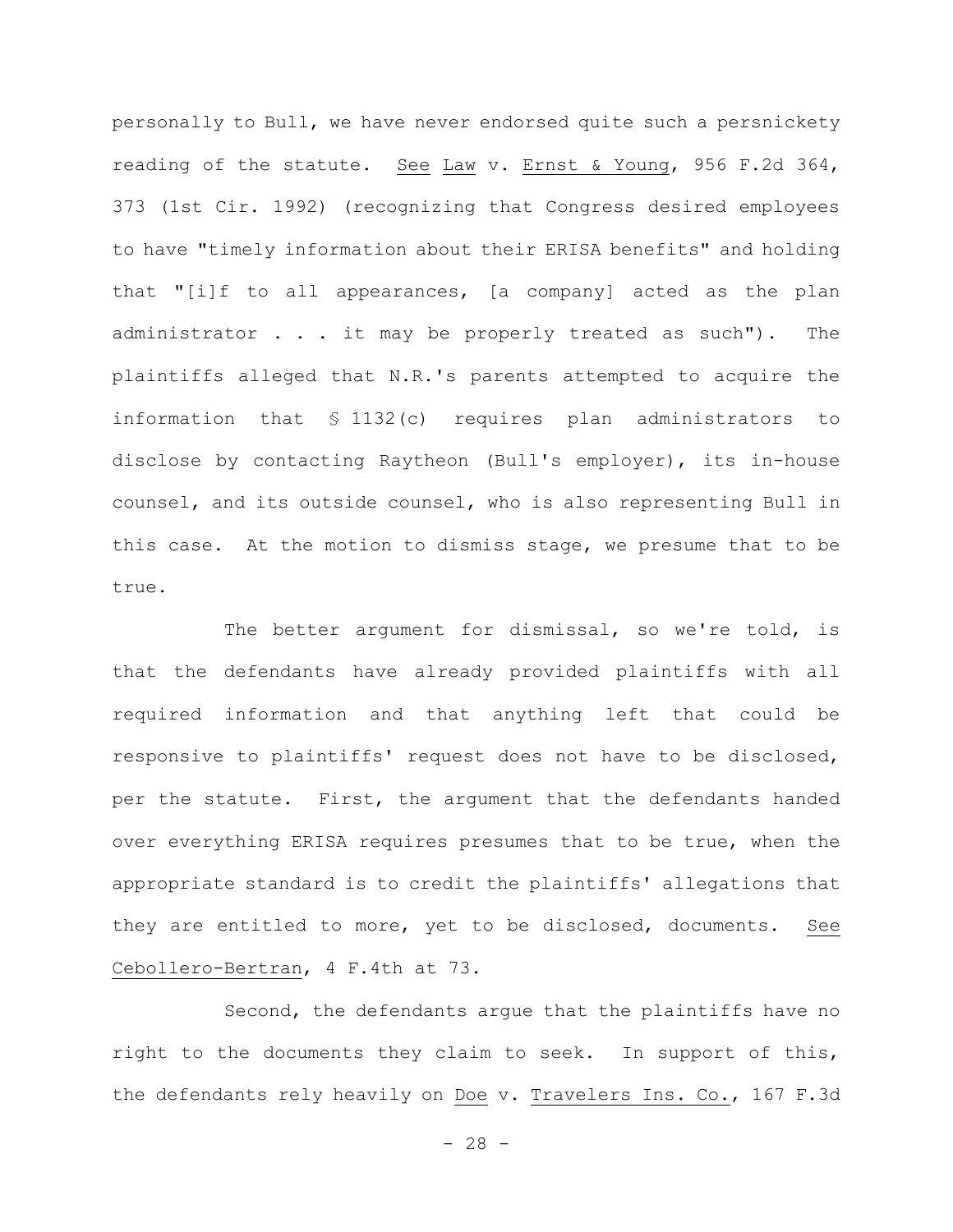53 (1st Cir. 1999). There, a plan beneficiary claimed a violation of ERISA's disclosure requirements because the plan administrator did not, upon request, tender a copy of the plan's "mental health guidelines." Id. at 59. We held that the "mental health guidelines" in that case did not qualify as one of the plan's "instruments" that the administrator must disclose. Id. We reached this conclusion, in part, because the "mental health guidelines" were an optional screening tool that the plan administrator used at its discretion, so the administrator may well have disregarded those guidelines when deciding the beneficiary's claim. Id. at 59-60.

Though the defendants sound alarms to the contrary, nothing in Doe is inconsistent with our holding today. Importantly, Doe interpreted ERISA requirements prior to the enactment of the current version of the Parity Act, which added substantive requirements for how plans engaged with mental health and substance use disorder benefits. See 29 U.S.C. § 1185a(a)(4). Plus, the optional "guidelines" at issue in Doe are unlike the mandatory plan terms that governed the decision in N.R.'s case. ERISA leaves no doubt that Congress intended plan participants and beneficiaries to know about mandatory terms of their plans. See Law, 956 F.2d at 373.

Considering all of this from the proper perspective for reviewing a motion to dismiss, we conclude the plaintiffs properly

 $-29 -$